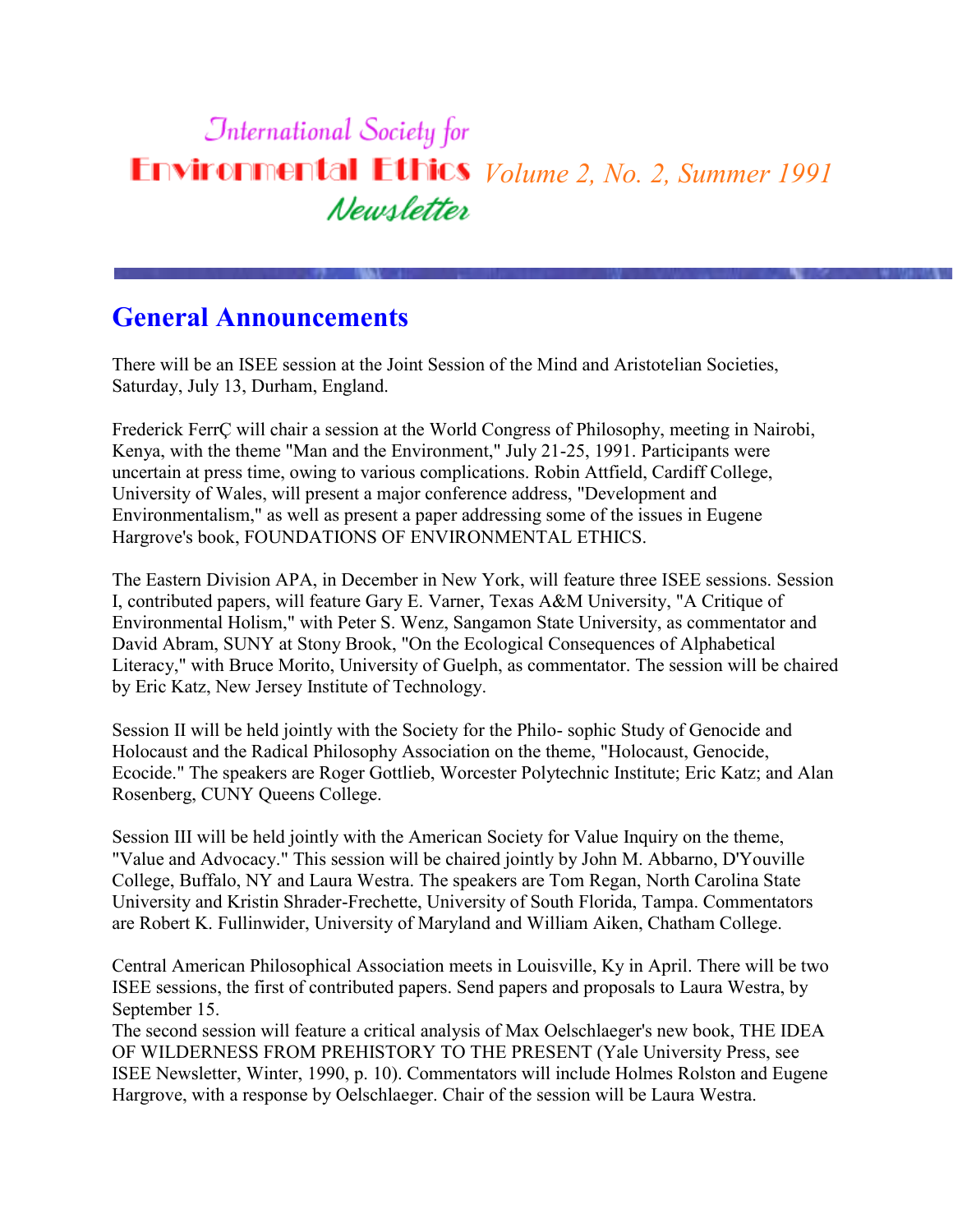Deadline for contributed papers for the 1992 Pacific APA, in March, is also September 15. Send papers and proposals to Ernest Partridge, Department of Philosophy, California State University, Fullerton, CA 92634.

Papers are encouraged not only from philosophers but from ISEE members with other specialties such as engineering, forestry, biology, political science, theology, geography, and so forth.

The ISEE Program for AAAS, Chicago, February 6-11, 1992 is "International Law and Environmental Ethics." The principal organizer for the day-long panel is John E. Carroll, Department of Natural Resources, University of New Hampshire, Durham, NH and the coorganizer is Laura Westra, Department of Philosophy, University of Windsor, Ontario. Additional speakers are: Lynton K. Caldwell, Indiana University; Edith Brown-Weiss, U. S. Environmental Protection Agency; Mark Sagoff, University of Maryland; Henry Regier, University of Toronto; and Margaret Mellon, National Wildlife Federation.

Environmental Philosophy Down Under. The University of New England in Armidale, Australia offers graduate work in environmental philosophy, including an Master of Arts, a Master of Letters, and Ph.D. programs. Two leaders in the program are Robert Elliot and William Grey (formerly William Godfrey-Smith). Contact: Department of Philosophy, University of New England, Armidale, N.S.W. 2351, Australia.

The Second International Conference on Ethics and Environmental Policies will be held at the University of Georgia on April 5-7, 1992. The Conference is sponsored by the Environmental Ethics Certificate Program of the University of Georgia and the Fondazione Lanza (Padua, Italy). The theme of the conference is "Theory Meets Practice" and its objective is to bring new environmental thinking (e.g. ecofeminism, deep ecology) to a practical basis. For more information, please write Peter G. Hartel, Department of Agronomy, The University of Georgia, Athens, GA 30602. Phone 404/542-0898. Fax 404/542-0914.

The Faculty in Environmental Ethics at the University of Georgia is proposing an undergraduate Certificate in Environmental Ethics. This would complement their graduate Certificate Program in Environmental Ethics, which has been operating for several years. In the graduate program 14 students have complete requirements and received certificates; 17 are currently enrolled. About 25 students are expected initially in the undergraduate program, which, if approved, could begin Fall 1992. Contact Frederick FerrÇ, Department of Philosophy, University of Georgia, Athens, GA 30602. Phone 404/542-2823.

The International Development Ethics Association (IDEA) announces a call for papers to be presented at its Third International Conference on Ethics and Development, to be held at the Universidad Nactional Autonoma de Honduras, June 21-27, 1992. The theme of the meeting is "The Ethics of Development: Culture, the Environment, and Dependency." Contact David A. Crocker, Department of Philosophy, Colorado State University, Fort Collins, CO 80523. Phone: 303/484-5764. Fax 303/491-0528.

Ernest Partridge announces a call for papers for two anthologies. The first is a new version of his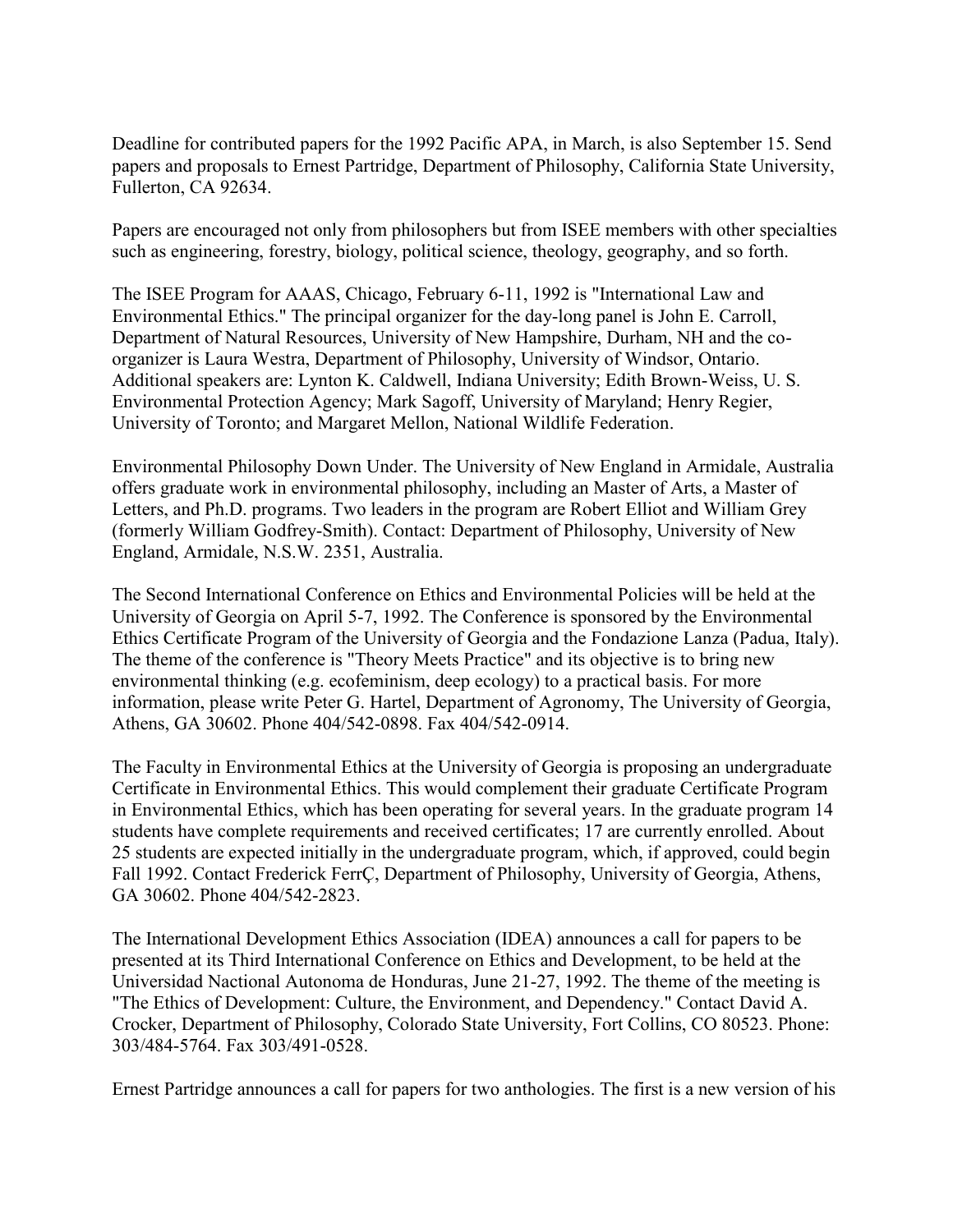RESPONSIBILITIES TO FUTURE GENERATIONS, which has sold out and is now out of print. It will have a new title and publisher, both of which are yet to be announced.

The second anthology, FROM BOTH SIDES OF ONE EARTH: RUSSIAN AND AMERICAN ESSAYS IN ENVIRONMENTAL ETHICS, is to be co-edited by Anton Struchkov of the USSR Academy of Sciences, and will be published simultaneously in both languages and countries. Submissions for both books should be directed to an educated but non-technical audience, and in the second case, an audience not familiar with Western environmental philosophy. While finished papers will be considered, preliminary abstracts and inquiries are recommended. Partridge is on a six weeks visit, summer 1991, to the U.S.S.R interviewing leading figures in the Soviet government and legislature and in the independent environmental movement. Contact Ernest Partridge, Department of Philosophy, California State University, Fullerton, CA 92634.

A new academic journal in Britain, ENVIRONMENTAL VALUES, is planned. The journal will be interdisciplinary, with particular reference to philosophy, economics, and law. Papers are invited, to be sent to the editor designate: Alan Holland, Department of Philosophy, Bowland College, University of Lancaster, Lancaster LA1 4YT, United Kingdom. Another contact is Andrew Johnson, The White Horse Press, 10 High Street, Knapwell, Cambridge CB3 8NR, United Kingdom. Phone 095 47 527.

The topic of the 1991 Mountain-Plains Philosophy Conference will be "Nature and Value." The conference will be held at Colorado State University, Fort Collins, October 10-12, 1991. The invited speaker is Margaret Wilson, Princeton University, who will speak on "Pascal and Spinoza on Salvation: Two Views of the `Thinking Reed'." Contact: Michael Losonsky, Department of Philosophy, Colorado State University, Fort Collins, CO 80523. Phone 303/491- 6734 or 6315.

Holmes Rolston has been invited by the Chinese Academy of Social Sciences, Institute of Philosophy, to give a series of lectures on environmental ethics in Bejing, October 7-24.

Matthew McKinney has available an outline for a class in Environmental Theology suitable for use in church groups. Contact: Matthew McKinney, Department of Natural Resources and Conservation, State of Montana, Lee Metcalf Building, 1520 East Sixth Avenue, Helena, MT 59620. McKinney is Water Resources Planner for the State of Montana.

The top five environmental law schools in the country, according to a report in the April 29 issue of U. S. NEWS AND WORLD REPORT, are Vermont Law School, University of California at Berkeley, Lewis and Clark College, University of Michigan, and University of Colorado at Boulder.

Dr. Jan Wawrzyniak of the Institut Filozofii, Poznan, Poland, has received a grant to study environmental ethics in the United States and will be at Colorado State University in the fall semester, 1991. He is concerned about the application of environmental ethics in the ravaged sections of Eastern Europe.

Joan Martin-Brown taught a course on environmental ethics and international environmental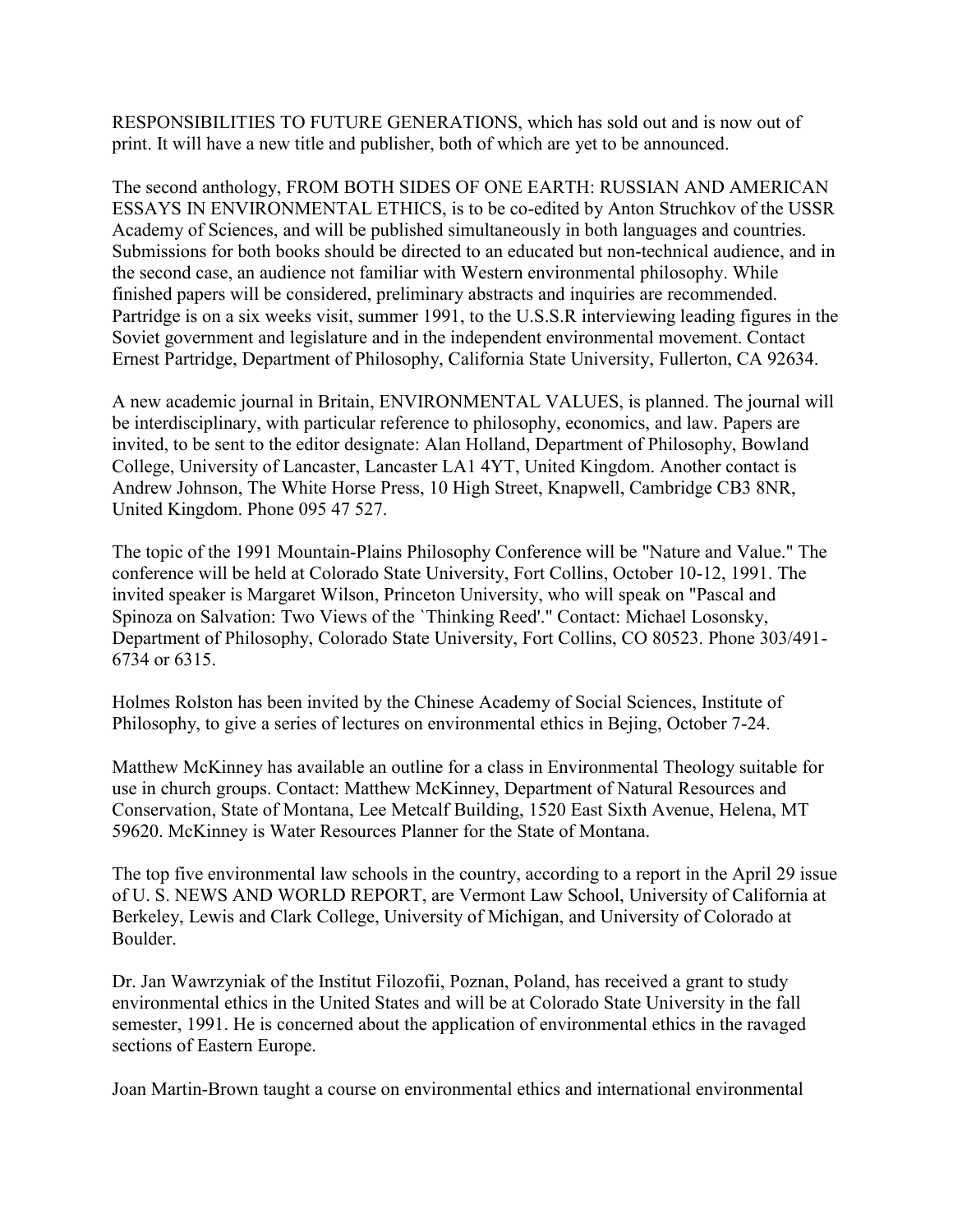policy at the American University, Washington, Spring 1991. Texts were Lynton Caldwell, INTERNATIONAL ENVIRONMENTAL POLICY, and Holmes Rolston, ENVIRONMENTAL ETHICS, with supplementary materials. Martin-Brown is Special Advisor to the Executive Director, Chief Washington Office, United Nations Environment Programme. For a syllabus contact her: United Nations Environment Programme, 1889 F Street, N. W., Washington, DC 20006. Phone 202/289-8456. Fax 202/289- 4267.

Professor Andrew Brennan is the contact person in the United Kingdom. Department of Philosophy, University of Stirling, Stirling FK9 4LA, Scotland. Telephone (0786) 73171. Dues can be sent to Brennan, with checks made to the Society in amount ú6.50.

Robert Elliot is the contact person for Australia and New Zealand. Send membership forms and dues in amount \$ 15.00 Australian (\$ 7.50 for students) to him. Address: Department of Philosophy, University of New England, Armidale, N.S. W. 2351, Australia. Telephone (087) 7333. Fax (067) 73 3122.

Persons elsewhere in Europe, Asia, and South America may remit to any of the above persons, as seems convenient in any of the four currencies.

Members are invited and encouraged, in consultation with the officers and governing board, to arrange programs and presenta- tions at appropriate learned societies and other suitable forums. Members and others are encouraged to submit appropriate items for the newsletter to Holmes Rolston, Department of Philosophy, Colorado State University, Fort Collins, CO 80523, who is editing the newsletter. Phone 303/491-5328 (office) or 491-6315 (philoso- phy office) or 484- 5883 (home). Fax: 303-491-0528, 24 hours. E- mail: philo@csugreen.colostate.edu. News may also be submitted to Laura Westra, Department of Philosophy, University of Windsor, Ontario, Canada N9B 3P4, and Canadian news especially is best directed to her. Items may also be submitted to other members of the Governing Board. Include the name of an appropriate contact person, where relevant and possible. International items are especially welcomed.

#### **Recent Books, Articles, and Other Materials**

--INTERNATIONAL ENVIRONMENTAL AFFAIRS: A JOURNAL FOR RESEARCH AND POLICY is published by the University Press of New England, 17 1/2 Lebanon Street, Hanover, NH 03755. Now in its second year. Sample articles: Diana Page, "Debt-for-Nature Swaps: Experience Gained, Lessons Learned"; Eckard Rehbinder, "U.S. Environmental Policy: Lessons for Europe?" The editor is Konrad von Moltke, professor of environmental studies at Dartmouth College.

--"Earth SOS," SEVENTEEN, April 1991. Get ecological. How you can protect the planet. Green behavior for teens, all the way from environmentally safe cosmetics, to actors who support conservation, to a the famous Bentham quotation about animals, "Can they suffer?"

--CREATION SPIRITUALITY is "a magazine to sustain the earth--with creativity, reverence,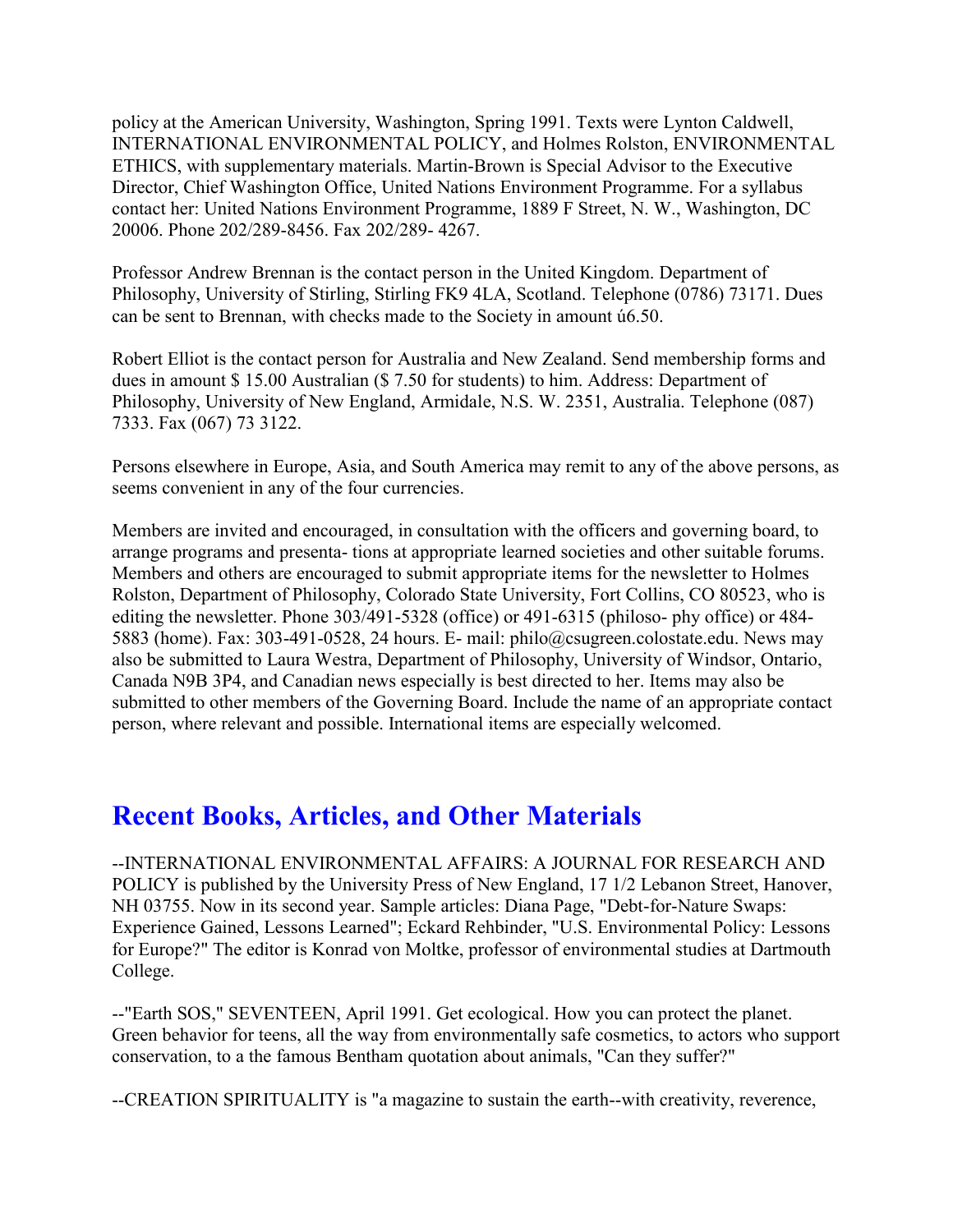celebration and prophetic vision." There are "regular features on creating ritual, art as meditation, mysticism, science, ecology and psychology." Matthew Fox is editor-in-chief. Six issues a year, \$ 20. Contact: CREATION SPIRITUALITY, 160 E. Virginia Street, # 290, San Jose, CA 95112.

--David Ehrenfeld, "Environmental Protection: The Expert's Dilemma," REPORT FROM THE INSTITUTE FOR PHILOSOPHY AND PUBLIC POLICY, Vol. 11, no. 2, Spring 1991, pp. 8- 12. "We believe implicitly in our models. The more specific the predictions are, the more we believe in them, no matter how scientifically preposterous and absurd that specificity is." "Every project with an environmental component should make provision for public education about that work. Why should the public value what we do if it does not know what it is for?" An address given to the Oregon Chapter of the American Fisheries Society at a conference on science and advocacy. Ehrenfeld is professor of biology in the Department of Environmental Resources at Cook College, Rutgers University, and the editor of CONSERVATION BIOLOGY.

--"Judaism and Ecology: Our Earth and Our Tradition," is a theme issue of THE MELTON JOURNAL, a publication of the Melton Research Center for Jewish Education at the Jewish Theological Seminary of America, no. 24, spring 1991. Included is an article by Eric Katz, "Are We the World's Keepers? Toward an Ecological Ethic for Our Home Planet." Other articles are on a Jewish theology of creation, animal life in Jewish and Christian traditions, kosher vegetarianism, a high school curriculum on Judaism and ecology, and environmental organizations in Israel.

--Bruce K. Omundson, "Pluralism and Prospects for a Land Ethic," MICHIGAN ACADEMICIAN 23(1991):191-200. Omundson doubts whether Callicott's basis for a land ethic is viable and proposes that many versions of a land ethic can grow out of what Stuart Hampshire calls "ways of life" by coupling them to a sustainability factor. A useful model is found in Wendell Berry's model of the farmer, developing an analogy between farming and marriage. Omundson teaches philosophy at Lansing Community College, Michigan.

--The Tropical Resources Institute, Yale School of Forestry and Environmental Studies, publishes a newsletter, TRI NEWS, with short articles reporting conservation issues, usually by their Ph.D. candidates who are working internationally. For example: Vasant Saberwal, "Lion-Human Conflicts in the Gir Forest and Adjoining Areas (a Wildlife Sanctuary and National Park in India)" in the Spring 1991 issue. There were 70 human injuries and 16 deaths in the last year in this area, much escalated from previous years. Part of the problem is baiting lions for tourist viewing, which decreases lion wariness; part of the problem is compassionate feeding and medically assisting old or wounded animals, rather than letting them starve, again decreasing lion wariness. Saberwal concludes that lions need to be culled and hunted to make them more wary. Tropical Resources Institute, Yale School of Forestry and Environmental Studies, 205 Prospect Street, New Haven, CT 06511.

--Colin Allen and Marc D. Hauser, "Concept Attribution in Nonhuman Animals: Theoretical and Methodological Problems in Ascribing Complex Mental Processes," PHILOSOPHY OF SCIENCE 58(1991):221-240.

The demise of behaviorism has made ethologists more willing to ascribe mental states to animals. However, a methodology that can avoid the charge of excessive anthropomorphism is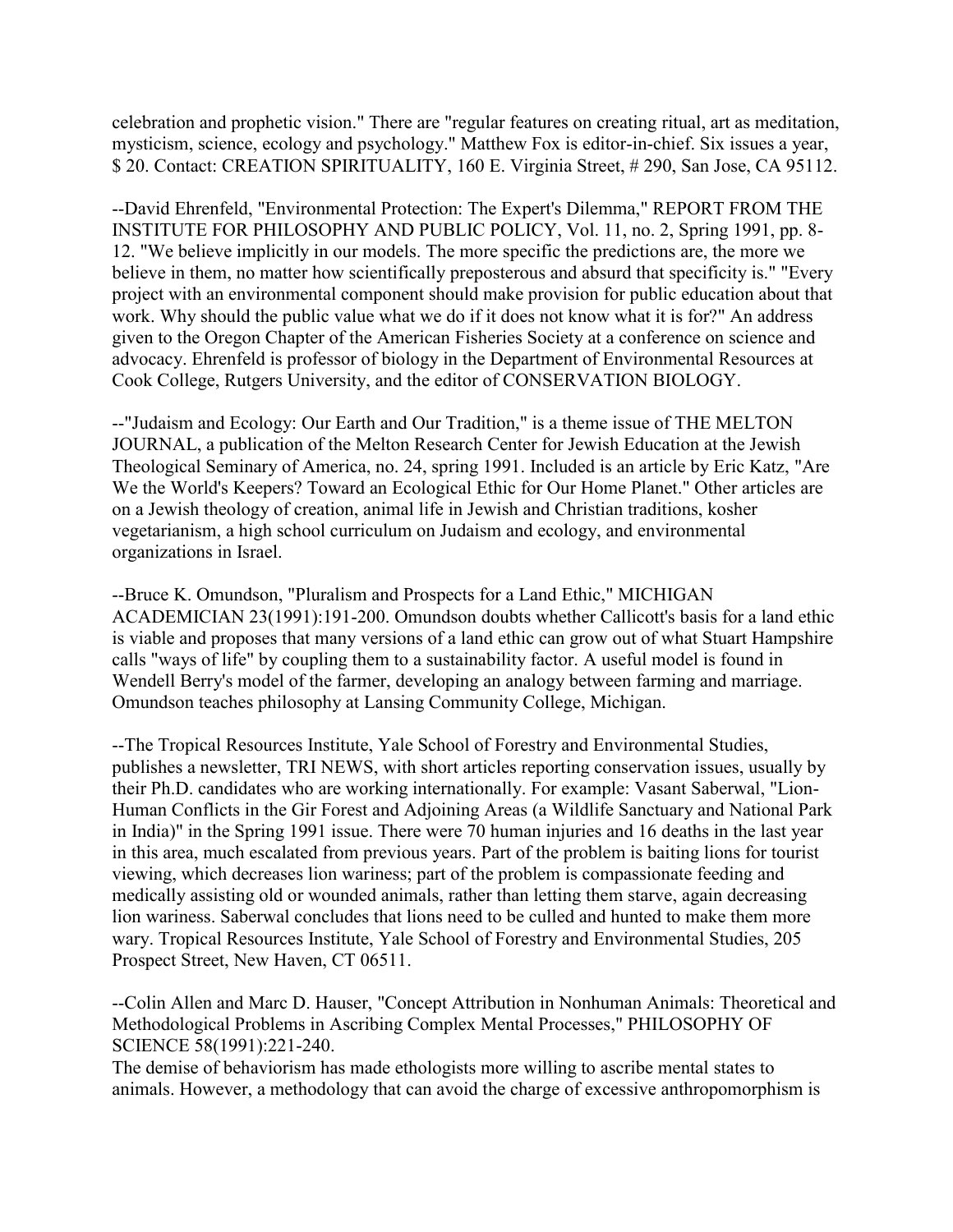needed. Allen and Hauser describe a series of experiments that could help determine whether the behavior of nonhuman animals towards dead conspecifics is concept mediated. The behavior of some animals is clearly guided by complex mental processes. The techniques developed by comparative psychologists and behavioral ecologists are able to provide us with the tools critically to evaluate hypotheses concerning the continuity between human minds and animal minds. Allen is in the Department of Philosophy at Texas A& M University. Hauser is in the Department of Zoology at the University of California, Davis.

--Tibor R. Machan, "Do Animals Have Rights," PUBLIC AFFAIRS QUARTERLY 5(April 1991): 163-173. "Animals have no rights and need no liberation. .... To think that they do is a category mistake." "Rights and liberty are political concepts applicable to human beings because human beings are moral agents." "There is a scale of importance in nature, and among all the various kinds of being, human beings are the most important..." "With human nature a problem arose in nature that had not been there before-- basic choices had to be confronted, which other animals do not have to confront. The question, `How should I live?' faces each human being. ... For this reason we are very different from other animals--we also do terrible, horrible, awful things to each other as well as to nature, but we can also do much, much better and achieve incredible feats nothing else in nature can come close to." "There is plainly no valid intellectual place for rights in the non-human world, the world in which moral responsibility is for all practical purposes absent." "Animals are not the sort of beings with basic rights to life, liberty and property, whereas human beings, in the main, are just such beings. Yet we know that animals can feel pain and can enjoy themselves and this must give us pause when we consider using them for our legitimate purposes. We ought to be humane, we ought to kill them and rear them and train them and hunt them in a fashion consistent with such care about them as sentient beings." Machan is in the Department of Philosophy at Auburn University.

--Marc Reisner, GAME WARS: THE UNDERCOVER PURSUIT OF WILDLIFE POACHERS. Viking, 294 pp, \$ 19.95. Features Dave Hall, a special agent with the U. S. Fish and Wildlife Service, recounting the exploits, dangers, and sheer adventure of undercover work to prevent the incredible destructive, cruel, and illegal slaughter of animals. Also some philosophizing about the American hunting ethic: "To a starving European peon, who was shot on sight if he entered the duke's wildlife preserve, a game law was simply another instrument of oppression. ... In a nation of immigrants just liberated from landlessness and crowdedness and monarchy, game laws, like forestry laws and zoning laws and gun-control laws, were resisted with a singular passion. The yeoman American citizen, intoxicated by his right to bear arms, made giddy by the omnipresent wildlife he could hunt at will, could not recalibrate his values as the game ran out, could not constrain his impulse (always described as a God-given right) to hunt." Reiser and Hall also explore the absence of a hunting ethic in Asia, the largest market for ivory and the destination of 98 percent of the illegal elephant ivory.

--THE TRUMPETER, vol. 8, spring 1991, no. 2, is on the theme "Meaning, Ecocentrism, and Ecosophy," featuring five articles on ecofeminism.

--Werner A. Gallusser, UMWELTGEFéHRDUNG UND UMWELTSANIERUNG IN DEN USA. Fragenkreise 23571. Paderborn; Mönchen, 1984. Glausser is at the UniversitÑt Basel, Geographisches Institut.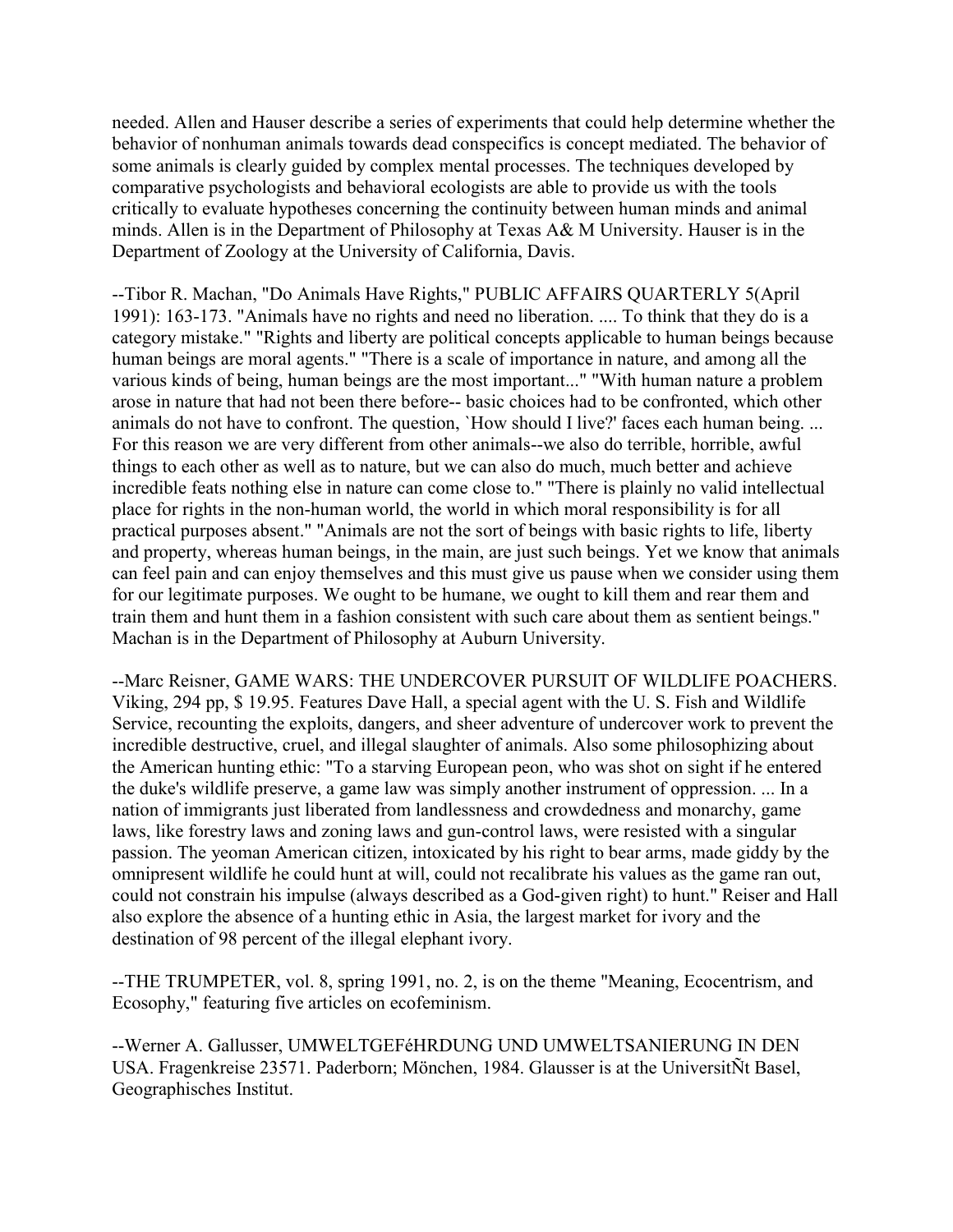--Werner A. Gallusser, "Landethik - Verantwortung aus Einsicht in die Mitwelt," in ALBERT SCHWEITZER-STUDIEN, 1989, pp. 31-49.

ENVIRONMENTAL HISTORY REVIEW, vol. 15, no. 1, spring 1991, contains the following articles:

--Jeffrey K. Stine, "Environmental Politics in the American South: The Fight over the Tennessee-Tombigbee Waterway." Stine is at the National Museum of American History, Smithsonian Institution.

--Ronald H. Limbaugh, "Stickeen and the Moral Education of John Muir." Stickeen was a dog who crossed a dangerous Alaskan glacier with Muir; Muir's account is interpreted as a classic commentary on the rights of animals and their place in nature. Limbaugh is professor of history at the University of the Pacific and a Muir authority.

--Thomas B. Rainey, "Siberian Writers and the Struggle to Save Lake Baikal." Rainey is professor of history and environmental studies at the Evergreen State College, Olympia Washington.

--Christine L. Thomas, "One Hundred Twenty Years of Citizen Involvement with the Wisconsin Natural Resources Board." Thomas is a professor of resource management at the University of Wisconsin-Stevens Point.

--Jay A. Anderson, "A Conceptual Framework for Evaluating and Quantifying Naturalness," CONSERVATION BIOLOGY, vol. 5, no. 3, September 1991. "Naturalness is a scientific concept that can be evaluated and quantified. Intactness or integrity of ecosystems can be defined and assessed in similar ways. Three indices of naturalness are proposed: 1) the degree to which the system would change if humans were removed, 2) the amount of cultural energy required to maintain the functioning of the system as it currently exists, and 3) the complement of native species currently in an area compared to the suite of species in the area prior to settlement. These indices are complementary and provide a conceptual framework for evaluating naturalness. The latter two can be quantified. Anderson is in the Department of Biological Sciences, Idaho State University, Pocatello.

--James P. Grant, ed., THE STATE OF THE WORLD'S CHILDREN 1991, published for UNICEF by Oxford University Press, 1991. Of particular interest is the section on "The Population Question," where Grant argues that reducing infant mortality through better nutrition and health care today will NOT lead to greater population increases tomorrow, nor to increased environmental degradation, but, to the contrary, will reduce the future birthrate and contribute to environmental conservation. A careful, nuanced claim, based on statistical data showing that, whereas early declines in morality rates typically do not reduce birthrates, later declines in mortality do reduce them sharply, and that most developing nations are now at this point. This is important reading for anyone concerned with population growth, children, and the environment. James P. Grant is executive director of UNICEF.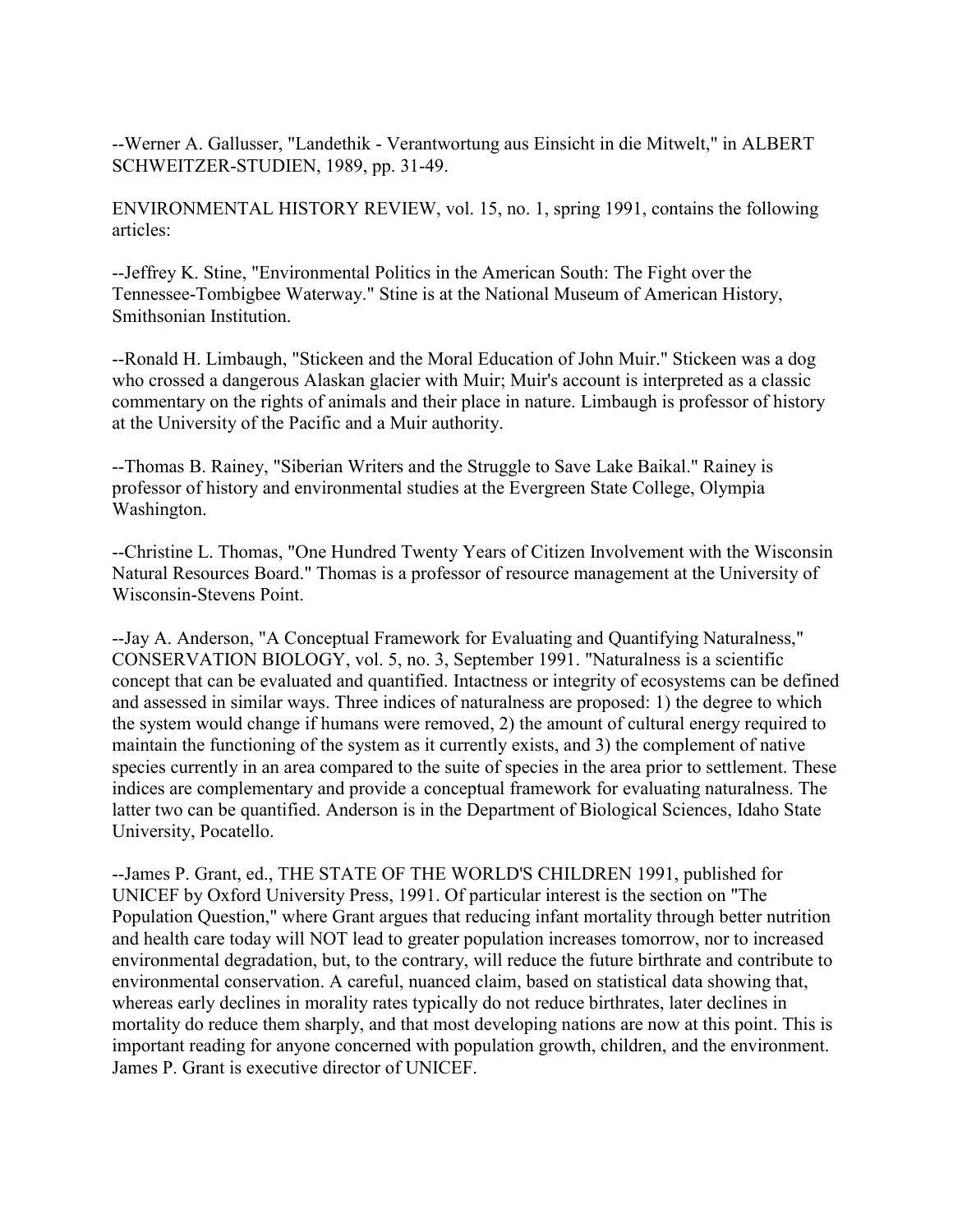--Thomas Tanner, ed., ALDO LEOPOLD: THE MAN AND HIS LEGACY. Published in 1987, this book is still available from a somewhat atypical publisher and many interested in environmental ethics have probably neglected to obtain it. This volume resulted from an Aldo Leopold Centennial Celebration at Iowa State University. Contains 13 essays by Susan Flader, Baird Callicott, Roderick Nash, Curt Meine, Raymond Dasmann, Bruce Babbitt and others, and reminiscences by members of Leopold's family, Carl Leopold, Estella Leopold, Luna Leopold, Nina Leopold Bradley, and Frederic Leopold. Published by the Soil Conservation Society of America, 7515 Northeast Ankeny Road, Ankeny, Iowa 50021. \$ 10.00. Phone 515/289-2331 or 1-800-THE-SOIL.

--Betsy Carpenter, "A Panther by Another Name: Should the Government Protect Imperiled Animals That Fool Around Outside the Species?" U. S. NEWS AND WORLD REPORT, June 17, 1991. How pure does an animal have to be before it merits protection? Illustrated by the Florida panther problem and the wolf-coyote interbreeding. The panther carries some genes of a South American cousin. Wolves and coyotes rarely interbreed "Merely possessing a smidgen of coyote blood does not automatically transform a wolf into a woyote (half-breed hybrid)." "The biological significance of the crossmating is nearly nill," quoting Timm Kaminski, U.S. Forest Service wolf expert. Given the high rates of extinction among some species, "There will be more and more times when hybridization will be the only way to hold on to a least a chunk of a species's rich library of genes." "When a hybrid is all we've got, we should go for it," quoting geneticist Stephen O'Brien.

--A. T. Easley, Joseph F. Passineau, and B. L. Driver, compilers, THE USE OF WILDERNESS FOR PERSONAL GROWTH, THERAPY, AND EDUCATION. USDA Forest Service, General Technical Report RM-193. July 1990. 197 pages. Published at Rocky Mountain Forest and Range Experiment Station, Fort Collins, CO 80526. 32 papers, from the Fourth World Wilderness Congress, Estes Park, Colorado, in September 1987. Papers are summary, cover the field, are state of the art and full of references. Easely is at Sir Sandford Flemming College, Lindsay, Ontario; Passineau is at the Central Wisconsin Environmental Station, Amherst Junction, WI; and Driver at the Rocky Mountain Forest and Range Experiment Station, Fort Collins.

--Alan Patterson, "Debt for Nature Swaps and the Alternatives," ENVIRONMENT 32(no. 10, December 1990):4-13. Reasoned assessment of their potential and limits. Patterson is an environmental planner and policy analyst and writing a dissertation on debt- funded environmental activities at Tufts University, Medford, Massachusetts.

--JOURNAL OF INTERNATIONAL AFFAIRS, Winter 1991 issue is devoted to the theme "The Politics of the Global Environment." Eight contributors investigate international cooperation, economic development and the environment, and the role of the market in fashioning sound environmental policies. Single issue is \$ 7.00, JIA, Box 4, International Affairs Bldg, Columbia University, New York, NY 10027.

Michael Frome, REGREENING THE NATIONAL PARKS (Tuscon, University of Arizona Press, 1991). \$ 29.95. Claims that the Park Service has been transformed from a professional to a political agency and betrayed its own values by emphasizing recreation and "short-order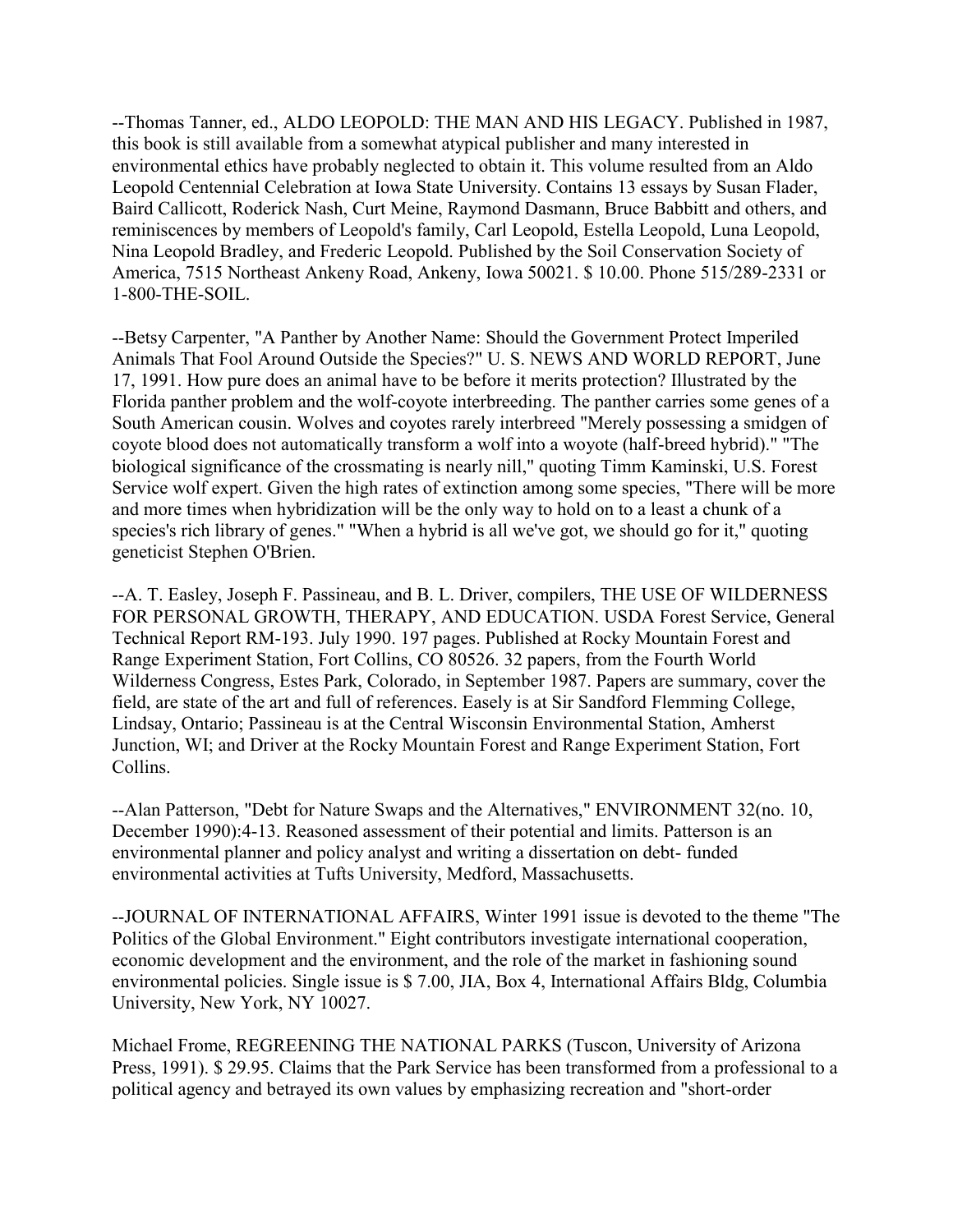wilderness served like fast food" rather than the preservation of the nation's natural heritage. Claims that personnel are being forbidden to criticize public policy in which they have found conflict with conservation principles, and contends that, as the Park Service has become more bureaucratic, those for whom the environment deeply matters scarcely rise within its ranks. Frome is currently writer-in-residence at the Huxley College of Environmental Studies, Western Washington University. His earlier NATIONAL PARK GUIDE sold over half a million copies.

--Lisa Mighetto, WILD ANIMALS AND AMERICAN ENVIRONMENTAL ETHICS (Tuscon: University of Arizona Press, 1991). \$35.00 cloth, \$ 17.95 paper. A historical study of the roots of present attitudes. Americans now stand at a critical point in wildlife protection with inherited attitudes that are only partially adequate to meet the crisis. Mighetto teaches environmental and western history at the University of Puget Sound.

--Wendell L. Minckley and James E. Deacon, eds., BATTLE AGAINST EXTINCTION: NATIVE FISH MANAGEMENT IN THE AMERICAN WEST (Tuscon: University of Arizona Press, 1991), \$ 40.00 cloth. Nearly a third of the native fishes of North America live in the arid West; nearly all are threatened or of concern. Holmes Rolston contributes an article on duties to endangered fishes. Minckley is professor of zoology at Arizona State University. Deacon is professor of biology at the University of Nevada, Las Vegas.

--Patrick C. West and Steven R. Brechin, eds., RESIDENT PEOPLES AND NATIONAL PARKS (Tuscon: University of Arizona Press, 1991). \$45.00 cloth. Addresses the rights of third world peoples faced with relocation or blocked access to essential resources in the name of conservation.

--Donald G. Schueler, INCIDENT AT EAGLE RANCH: PREDATORS AS PREY IN THE AMERICAN WEST (Tuscon: University of Arizona Press, 1991). \$ 17.95 paper. Shooting of eagles sets the stage for discussion of predator control versus endangered species protection.

--J. Mittelstrass, "Umwelt und Gesundheit: Von der Schwierigkeit, sich mit Umwelt- und Gesundheitsstandards in einer Kulture-Natur zurechtzufinden [Ethics of Environment and Health: On the Difficulty of Determining Environmental and Health Standards in a Cultural Nature]," in WIENER KLINISCHE WOCHENSCHRIFT 101 (no 17, 1989): 563-571. Scientific cultures, i.e. modern industrial societies, create their own environment. The expression denoting such a creation is a Kultur-Nature (cultural nature) determined by environmental and health standards. These standards are neither natural laws nor can they be derived from nature. They are instead a part of human rationality. They also have an ethical dimension. The argument focuses on the following aspects: scientific and technological rationality as problem solver and problem producer, exploration of the concept of the Kultur-Natur, the status of environmental and health standards, presenting the case for the concept of rational ethics (Vernuftethik) against the concept of ecological ethics and the supplementation of a research imperative by an ethical imperative. Mittelstrass is at the Zentrum Philosophie und Wissenschaft Theorie, University of Constance, Germany.

--Gene C. Wilken, SUSTAINABLE AGRICULTURE IS THE SOLUTION, BUT WHAT IS THE PROBLEM, Occasional Paper No. 14, Board for International Food and Agricultural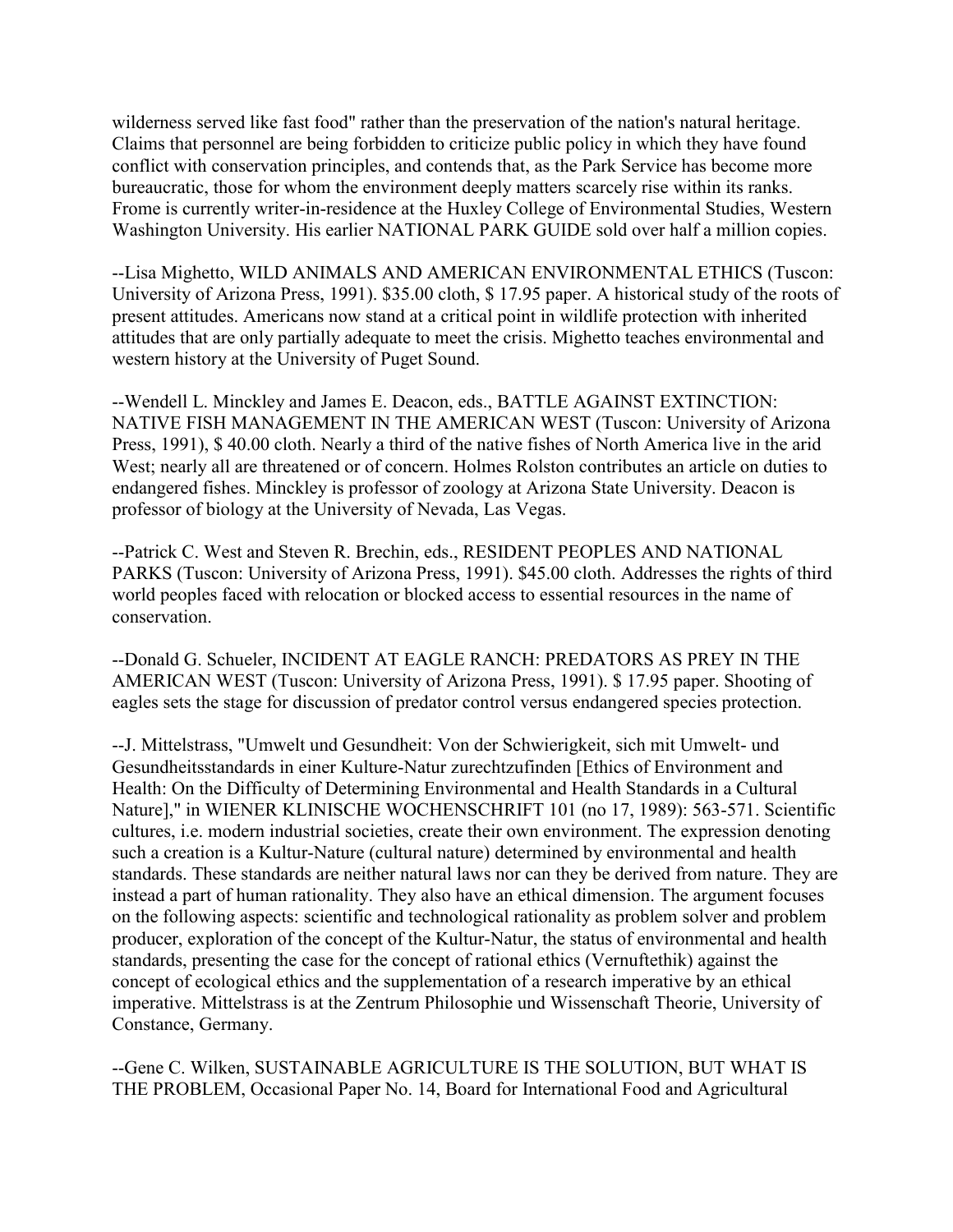Development and Economic Cooperation, Agency for International Development (AID), Washington, D. C. 20523, April 1991. "The concept of sustainability recognizes that agriculture is governed as much by economics as by ecology, by laws of supply and demand as by principles of system maintenance." "Few agroecosystems are ecologically or economically self-contained; most rely on inputs that make them vulnerable to external influences." "The demand to which the world's agroecosystems must respond is made up of two components. Population is not likely to stop growing soon and income may never stop." "The message is clear: The lands and technologies now in use are not adequate to meet present requirements, much less those of the future." "Providing for twice as many people at higher rates of consumption, yet avoiding disastrous impacts on the environment are bold objectives. It is not clear how they will be achieved." Wilken is a geographer at Colorado State University, Fort Collins.

--Donella Meadows, THE GLOBAL CITIZEN (Corvelo, CA: Island Press, 1991). 300 pages. \$ 24.95 cloth, \$ 14.95 paper. By the co- author of LIMITS TO GROWTH. Meadows teaches at Dartmouth College.

--Tim Horton and William M. Eichbaum, TURNING THE TIDE: SAVING THE CHESAPEAKE BAY (Corvelo, CA: Island Press, 1991). 250 pages. \$ 22.95 cloth, \$ 14.95 paper.

--Tensie Whelan, NATURE TOURISM (Corvelo, CA: Island Press, 1991). 250 pages. \$ 34.95 cloth, \$ 19.95 paper. The first book to be devoted entirely to nature tourism as a conversation strategy. Nature tourism amounts to \$19.5 billion annually and is growing at 30 percent per year.

--Bob Hall and Mary Lee Kerr, 1991-1992 GREEN INDEX: A STATE-BY- STATE GUIDE TO THE NATION'S ENVIRONMENTAL HEALTH (Corvelo, CA: Island Press, 1991). \$ 22.95 cloth, \$ 18.95 paper.

--BEYOND 40 PERCENT: RECORD-SETTING RECYCLING AND COMPOSTING PROGRAMS (Corvelo, CA: Island Press, 1991). 270 pages. \$ 39.95 cloth, \$ 25.00 paper.

--Herman Daly, STEADY-STATE ECONOMICS: SECOND EDITION WITH NEW ESSAYS (Corvelo, CA: Island Press, 1991). 300 pages. \$ 34.95 cloth, \$ 19.95 paper. Updated from the celebrated 1977 edition. Daley is an economist with the World Bank.

--Lynne T. Edgerton, THE RISING TIDE: GLOBAL WARMING AND WORLD SEA LEVELS (Corvelo, CA: Island Press, 1991). 200 pages. \$ 29.95 cloth, \$ 17.95 paper.

--Katherine H. Reichelderfer, "The Expanding Role of Environmental Interests in Agricultural Policy," RESOURCES (Resources for the Future), Winter 1991, No. 102.

--Peter Singer, ed., A COMPANION TO ETHICS (Colchester, VT: Basil Blackwell, 1991). 560 pages. \$ 79.95 cloth. Contains sections on environmental ethics and animals. Forty seven entries by some distinguished philosophers. Another very expensive British book.

--MONDAY MORNING, a periodical for Presbyterian pastors, has been running a series of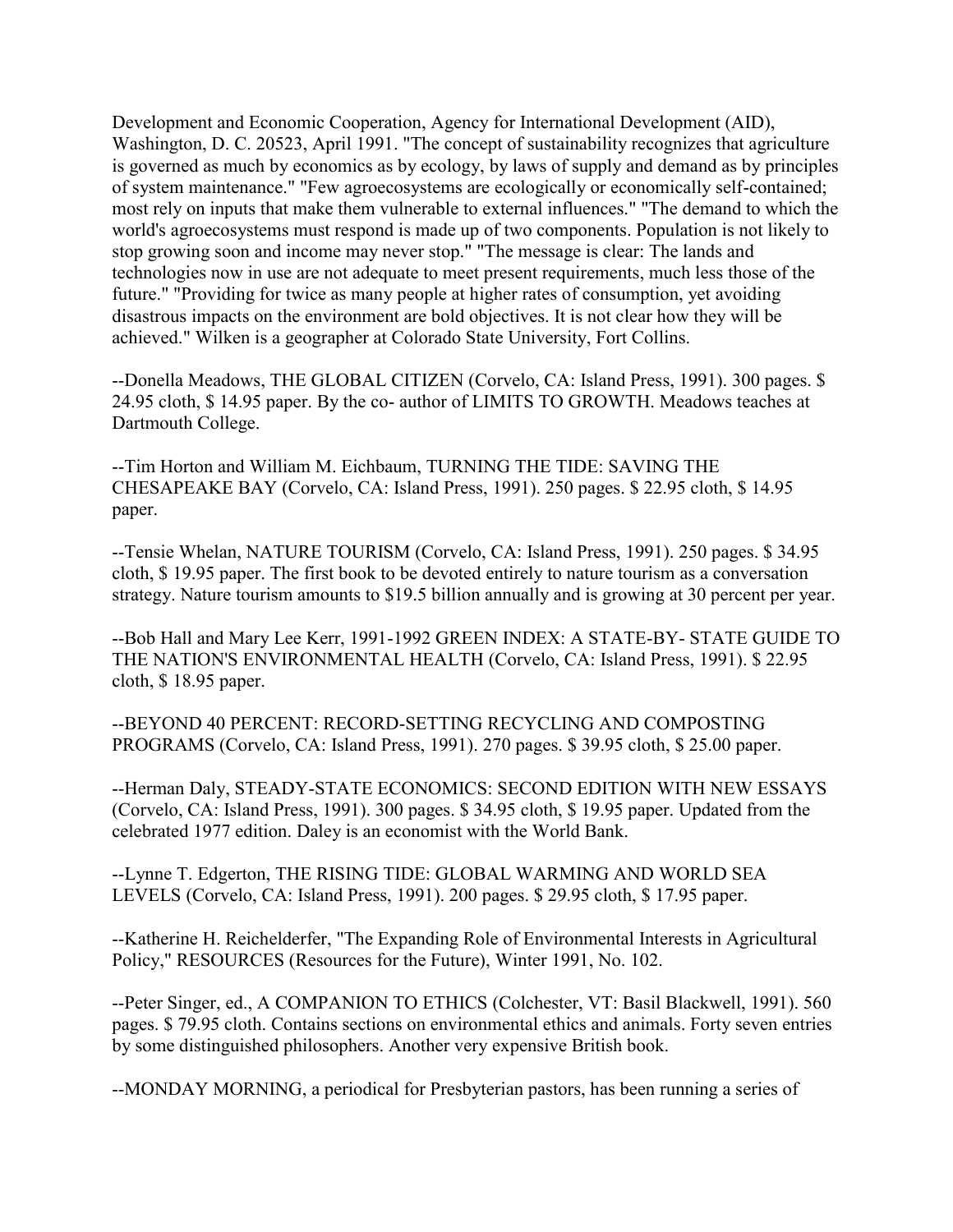short articles, "Restoring Creation: What the Churches Are Doing," that features specific local churches, for example the New Providence Presbyterian Church of Maryville, TN in the May 6, 1991 issue, and the Outdoor Ministries Unit of the Presbytery of Detroit at the Howell Conference and Nature Center, in the June 1991 issue.

--Holmes Rolston, III, "Respect for Life: Christians, Creation, and Environmental Ethics," CTNS BULLETIN (Center for Theology and the Natural Sciences, Graduate Theological Union, Berkeley), vol. 11, no. 2 (Spring 1991):1-8. An autobiographical account of a would-be philosopher and theologian gone wild, rediscovering a creation lost to both philosophy and theology. "There is something unChristian, something ungodly about living in a society where one species takes itself as absolute and values everything else relative to its national or personal utility."

--Elwood L. Shafer and James B. Davis, "Making Decisions about Environmental Management When Conventional Economic Analysis Cannot Be Used," ENVIRONMENTAL MANAGEMENT, vol. 13, no. 2 (1989):189-197. A process is described for making comparative valuations of a wide range of environmental management activities when the combined social, economic, managerial, and political benefits of some (but not all) of these activities cannot be adequately described in economic terms and when budgetary constraints do not permit funding of all activities under consideration. The process accounts for subjective judgment and contains a formal rigorous decision strategy that takes the place of intuition when quantitative and qualitative values of environmental activities need to be evaluated. Shafer is in the Department of Recreation and Parks, Pennsylvania State University. Davis is at the Pacific Southwest Forest and Range Experiment Station, Riverside, CA.

--Frederick Turner, REBIRTH OF VALUE: MEDITATIONS ON BEAUTY, ECOLOGY, RELIGION AND EDUCATION (Albany: SUNY Press, 1991). 188 pages. \$ 12.95 paper. A holistic approach, with an emphasis on universalism. The common features of myths and works of art the world over militate against relativistic, historicist interpretations of culture. The experience of beauty is a feedback from nature. Turner is professor of arts and humanities at the University of Texas at Dallas.

--Anita Gordon and David Suzuki, IT'S A MATTER OF SURVIVAL (Cambridge, MA: Harvard University Press, 1991). 288 pages. \$ 19.95 cloth. The environmental crisis is forcing us to reexamine the entire value system that has governed our lives for the past two thousand years. Gordon and Suzuki rebut technological optimism and the belief that continued economic growth is a prerequisite for environmental reform. Sustainable development is an intellectual fog; the only answer is a conserver society.

--John Young, SUSTAINING THE EARTH (Cambridge, MA: Harvard University Press, 1990). 200 pages. \$ 19.95 cloth. Only a powerful synthesis of political, economic, and moral ideologies will move world societies into a relationship with the environment that maintains the best democratic values. Even the most radical environmentalists must recognize the reality of questions about equity and poverty, technology and energy, and aid and trade between wealthy and impoverished countries.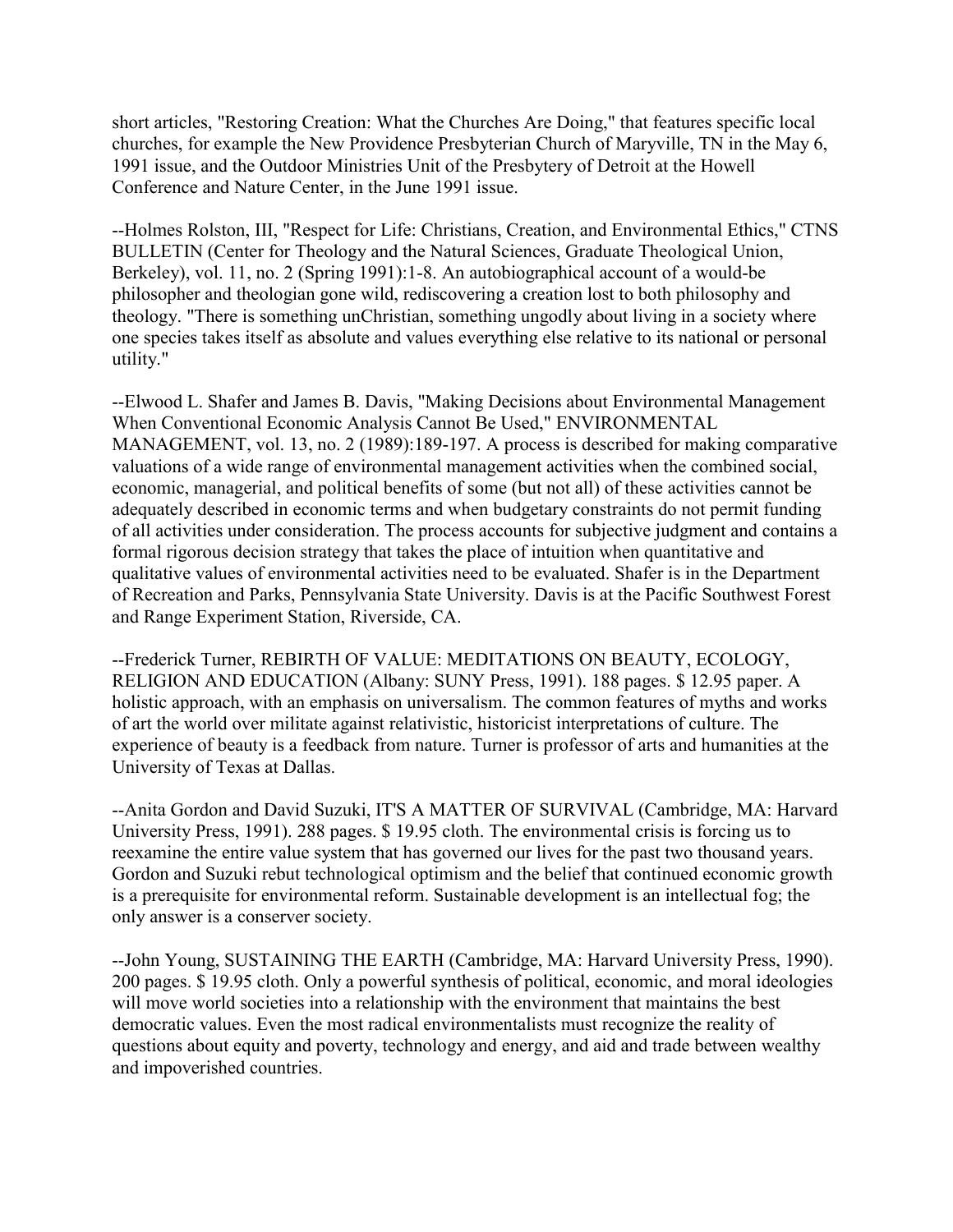--D. James Baker, PLANET EARTH: THE VIEW FROM SPACE (Cambridge, MA: Harvard University Press, 1990). 192 pages. \$25.00 cloth. An introduction to Earth-observing satellite technology and its relevance to understanding global environmental changes.

--WORLD PLANT CONSERVATION BIBLIOGRAPHY. Published by Royal Botanic Gardens, Kew, and the World Conservation Monitoring Centre. This 645 page volume includes more than 10,000 citations to literature published during the last ten years about plant conservation at local, national, and international levels. Its scope ranges from highly specific papers on individual threatened plant species to more general papers tackling conservation strategy, policy, and law. Available from Royal Botanic Gardens, Kew, Richmond, Surrey TW9 3AB, United Kingdom.

--J. Baird Callicott, "Conservation Ethics and Fisheries Management," FISHERIES: A BULLETIN OF THE AMERICAN FISHERIES SOCIETY, vol. 16, no. 2, (March-April 1991):22-28. Leopold's land ethic applied to fisheries management, with attention to whether we ought to stock exotic fish. "While the first commandment of the Leopold Land Ethic, thou shalt not extirpate species or render them extinct, is categorical; the second is hypothetical: thou mayest introduce exotics provided thou exerciseth great caution in doing so." A case in point: "California's Clear Lake, `one of the oldest lakes in North America,' originally had 12 native fish species. It is now home to 23. Thus, it is presently nearly twice as diverse as in its historical (`natural') condition and presumably ecologically stable." Regrettably, "the introduction of 16 species has made Clear Lake a much richer fishery than formerly, but five of the natives were extirpated, of which two are now globally extinct. In absolute terms the planet is poorer." Callicott is professor of philosophy, University of Wisconsin, Stevens Point.

--William M. Alexander, "A Sustainable Human Ecology: Kerala."

Kerala, a state in India, is a sustainable human ecology. Paper presented at the Conference on Human Responsibility and Global Change, Gothenberg, Sweden, June 9-14, 1991. Copies available from the author, 30 El Mirador Ct., San Luis Obispo, CA 93401.

--Gilbert F. Lafreniere, "Rousseau and the European Roots of Environmentalism," ENVIRONMENTAL HISTORY REVIEW 14(no. 4, 1990):41-72. Rousseau deserves particular consideration as an example of an early modern "pre-environmentalist" and is more important than commonly supposed in the formation of American environmentalism.

--Susan K. Jacobson, "Graduate Education in Conservation Biology," CONSERVATION BIOLOGY 4(1990):431-440. Evaluates 16 programs: Colorado State University, University of Colorado, Cornell University, Duke University, University of Florida, University of Georgia, University of Hawaii, Iowa State University, University of Maryland, University of Michigan, Montana State University, Stanford University, Texas A&M University, Tufts University, University of Washington, University of Wisconsin. The development of programs in conservation biology is inhibited by long-standing academic constraints, including disciplinary structure, communication barriers among disciplines, and lack of reward systems, research funds, model curricula, and evaluation of techniques for cross-disciplinary work. Jacobson is in the Department of Wildlife and Range Sciences, University of Florida, Gainesville.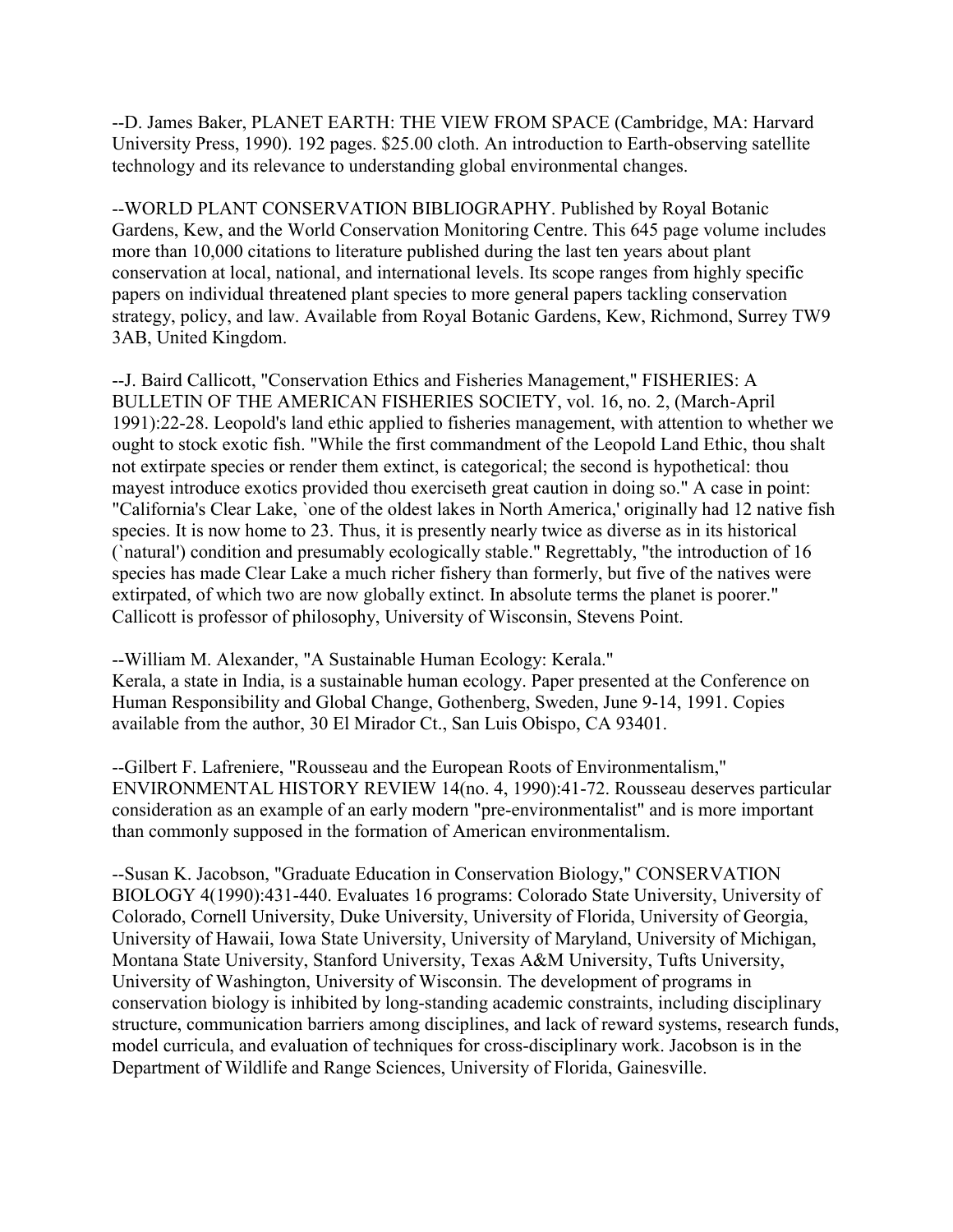--"1991 Directory to Environmental Organizations," BUZZWORM, May/June 1991. A useful, compact list, with vital statistics.

THE REPORT FROM THE INSTITUTE FOR PHILOSOPHY AND PUBLIC POLICY, vol. 10, no.3/4, Summer/Fall 1990, contains the following four short articles:

--Mark Sagoff, "The Greening of the Blue Collars."

--H. P. Young, "Sharing the Burden of Global Warming." "The fact that the atmosphere is currently treated as a global commons, whose use is largely unregulated, does not imply that nations, firms, or individuals have the right to continued free access to it."

--Peter G. Brown, "Greenhouse Economics: Think Before You Count." "There are some things that are not, and should not be, discounted. No one asks, `What is the optimal rate of shredding for the U. S. Constitution?'"

--Leo Marx, "Post-Modernism and the Environmental Crisis." "There may be more than coincidence involved in the simultaneous discovery of the global and social nature of environmental degradation and the skeptical, anti-foundationist drift of contemporary philosophy and critical theory."

--Nelson G. Hairston, Sr., ECOLOGICAL EXPERIMENTS: PURPOSE, DESIGN, AND EXECUTION (New York: Cambridge University Press, 1989. 370 pages. \$ 52.50 cloth, \$ 24.95 paper. A review of the status of ecology as an experimental science. At best generalizations can be made at the level of specific environments (forests, successional communities, deserts, freshwater, or marine systems), but there is nowhere in view a grand unified field theory for ecological systems. Mathematically derived theory is relegated to "giving the appearance of scientific rigor to what in principle is a more sophisticated version of the same process of explaining what has been observed" (p. 11).

--Jeremy Rifkin, BIOSPHERE POLITICS (New York: Crown Publishers, 1991). 388 pages. Rifkin "offers a radical new interpretation of Western history and proposes a revolutionary vision of the twenty- first century."

### **Videotapes and media**

SAFE PLANET: THE GUIDE TO ENVIRONMENTAL FILM AND VIDEO has been released by Media Network, 121 Fulton Street, 5th Floor, New York, NY 10038. Phone 212/619-3455. \$ 11.50. 40 pages. Selects, annotates, the best and most current from over 500 considered. Where to rent, purchase, prices, and much information.

BLUE PLANET, now playing at many IMAX theatres, is well worth seeing, simultaneously an environmental education at global level and a religious experience. Breathtaking shots of Earth taken by astronauts on five space shuttle missions and other space missions. Action moves from Earth seen from space to the ground-- the Serengeti plains, rainforests on fire, a hurricane, lightning and a thunderstorm, the San Francisco earthquake, frozen arctic lands, crowded cities, and a computer simulated ride along the San Andreas fault. A vision of trying to live in harmony with our sometimes turbulent planet, and an alarm about tampering with the very fabric of life,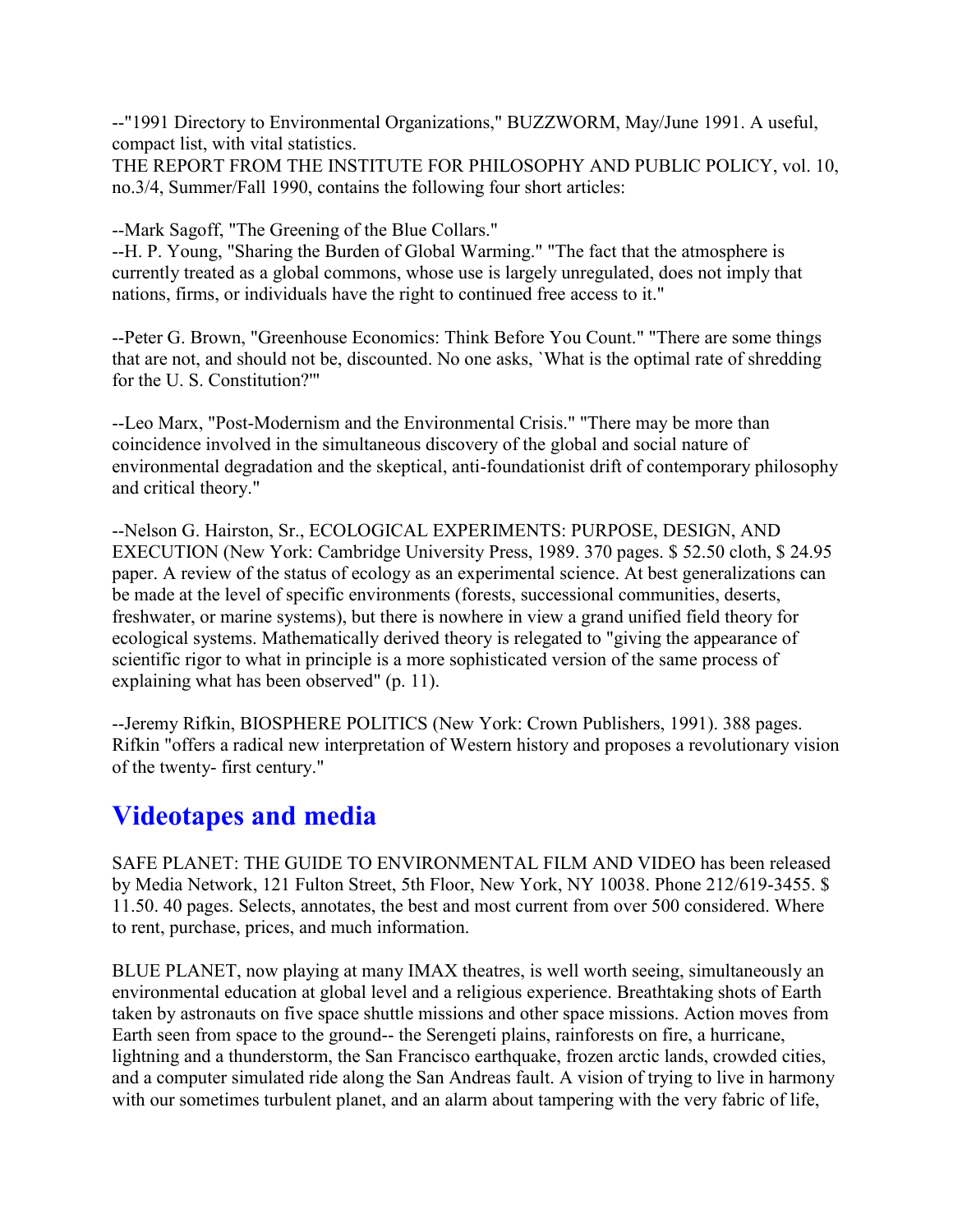altering the strands than bind us all together. About 40 minutes.

ETHICS IN VIEW: ETHICS AND THE ENVIRONMENT, 60 minute discussion. Aired on PBS in May 1991. Moderated by J. A. Cragwell, Jr., lawyer with Warner, Norcross and Judd, an environmental law firm. Panelists are Patrick Nixon, Environmental Quality, Ford Motor Company; Carl Zichella, Sierra Club; Wilma Delaney, Director of Environmental Affairs, Dow Chemical Company; Stephanie Mills, author, WHATEVER HAPPENED TO ECOLOGY; Noel J. Brown, United Nations Environment Programme; William Stough, environmental consultant and engineer. The moderator proposes an imaginary country, Peninsula, with a council of six in environmental affairs, advisors to the king. Two main cases are discussed, each with several variations. I. Whether to log a virgin forest in order to obtain nationwide health care. Or perhaps to obtain considerable economic benefits. What if the forest has an endangered red-toed chickadee? An endangered blue mosquito. II. Whether to build a factory that produces a pollutant that risks producing disease in the population. A toy factory, or a factory producing a drug that cures AIDS?

What if the risks are higher, lower? If Peninsula decides not to build the factory, but a poor nation desires it, can the risks be exported to a third-world country? In general the moderator tries to force extremes and the panel tries to find middle paths and alternatives. The tradeoffs faced are all between goods well intended with costs attached; the decision-makers are assumed to be rational, just, and benevolent. No attention is paid to waste, greed, wealth inequitably distributed, wrong-headed goals, entrenched powers. The excellence of a developmental Western lifestyle is unquestioned. The program is all talking heads, but serious issues are raised. Either half of the video could be used to set up a role play to be continued in class. Holmes Rolston has a copy.

SPIRIT AND NATURE, a one-hour Bill Moyers documentary of a conference held at Middlebury College, Vermont. Featured are: (1) a native American woman, on the Indian sense of the sacred Earth. (2) An Islamic scholar (Seyyed Hossein Nasr, George Washington University) on how anthropocentric science, since the Renaissance, excludes the sense of the sacred, and profanes nature, while Islam retains the sense of the sacred. (3) A feminist Protestant theologian (Sallie McFague, Vanderbilt Divinity School) on how better science inspires a new creation theology, also on how God as father and monarch is less ecologically sensitive than maternal models. (4) A Jewish rabbi on Judaism's sense of the sacred constraining the use of the environment. (5) The Dalai Lama on Buddhist respect for nature. Also various student questions and musical interludes by the Paul Winter consort. Played on PBS on June 5, 1991. Useful but there are plenty of talking heads.

THE GREAT TOXIC LAKES, Audubon documentary scheduled for broadcast, Sunday, August 25, 10.00 p.m. EST, on TBS, with rebroadcasts Monday, August 26, Saturday, August 31, and Monday, September 2. The Great Lakes contain one fifth of all the surface fresh water on Earth. Industrial pollution has ravaged them, leaving a trail of toxic effects up and down the food chain.

#### **Issues**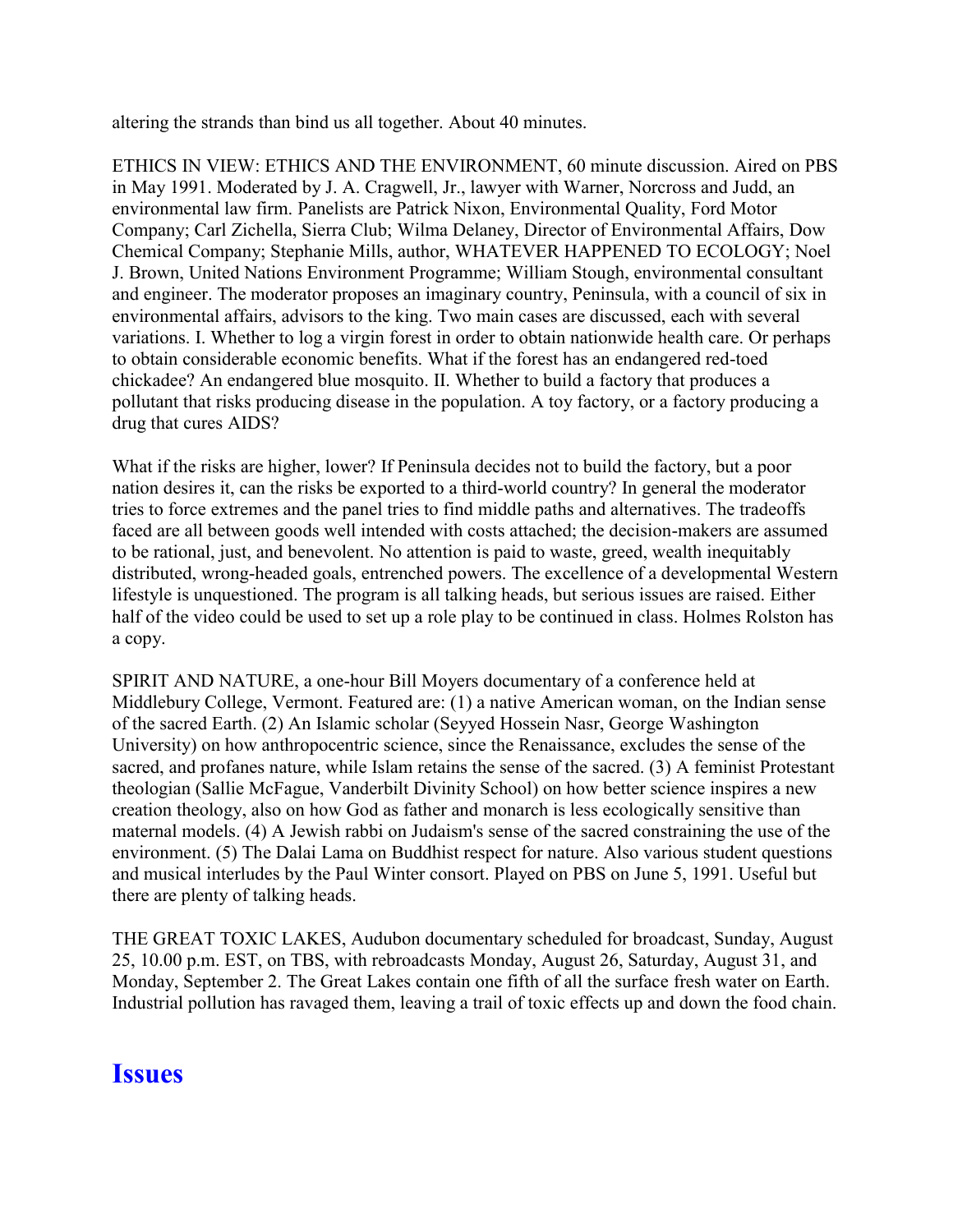The New England Society of American Foresters has been trying to formulate a land ethic statement, now in its third draft. The three drafts are:

FIRST DRAFT NESAF FORESTRY MISSION STATEMENT: Our mission is the preservation of life on earth. As foresters we willingly accept this mission within our role as protectors and managers of forest ecosystems-perhaps the most critical third of our planet's surface. We accept the challenge of providing for humankind's vital needs while maintaining the integrity and health of these ecosystems and will accomplish this through the planned management of the impacts of human and natural forces on the forest. Our decisions will be guided by our compassion and affection for the entire forest ecosystem, our reverence for all life, our understanding of the interconnectedness of all things, our desire to improve the lives of all citizens of Earth, and our courage to affect change with the forest.

SECOND DRAFT: Our mission is to contribute to the preservation of life on earth through the protection and management of forest ecosystems. As foresters we accept the challenge of providing for humankind's vital needs while maintaining the integrity and health of these ecosystems and will accomplish this through the planned management of the impacts of human and natural forces on the forest. Our decisions will be guided by our compassion and affection for the entire forest ecosystem, our reverence for life, our understanding of the interconnectedness of all things, our desire to improve the lives of all citizens of Earth, and our courage to affect change with the forest.

#### **Transfer interrupted!**

**ers is the enhancement of life on earth through stewardship of forest ecosystems. We accept the challenge of providing for society's needs while maintaining the integrity and health of these ecosystems. We will accomplish this through the planned management of the impacts of human and natural forces on the forest. Our decisions will be guided by our professional knowledge, compassion and affection for forests, reverence for life, understanding of the interconnectedness of all things, desire to improve the lives of all citizens of earth, and our courage to effect change within the forests. NESAF will provide leadership to achieve this mission through advancement of the science, education, technology, and practice of forestry. (JOURNAL OF FORESTRY, April 1991)**

**A working draft of the BIODIVERSITY AND STRATEGY ACTION PLAN (1991) being formulated by the World Resources Institute (WRI), the International Union for the Conservation of Nature (IUCN), and the United Nations Environmental Programme, contains ten strategic principles, of which the following is first:**

**"Principle # 1: Every form of life is unique, warranting respect regardless of its worth to humanity. Work on ethical dimensions of biodiversity conservation must therefore be accorded higher priority, and its objective must be to develop a moral code of ethics and put it into practice." Underscoring, the text continues, "Biodiversity is both a fact and a value--its meaning varies as a result of diverse human perceptions and cultural**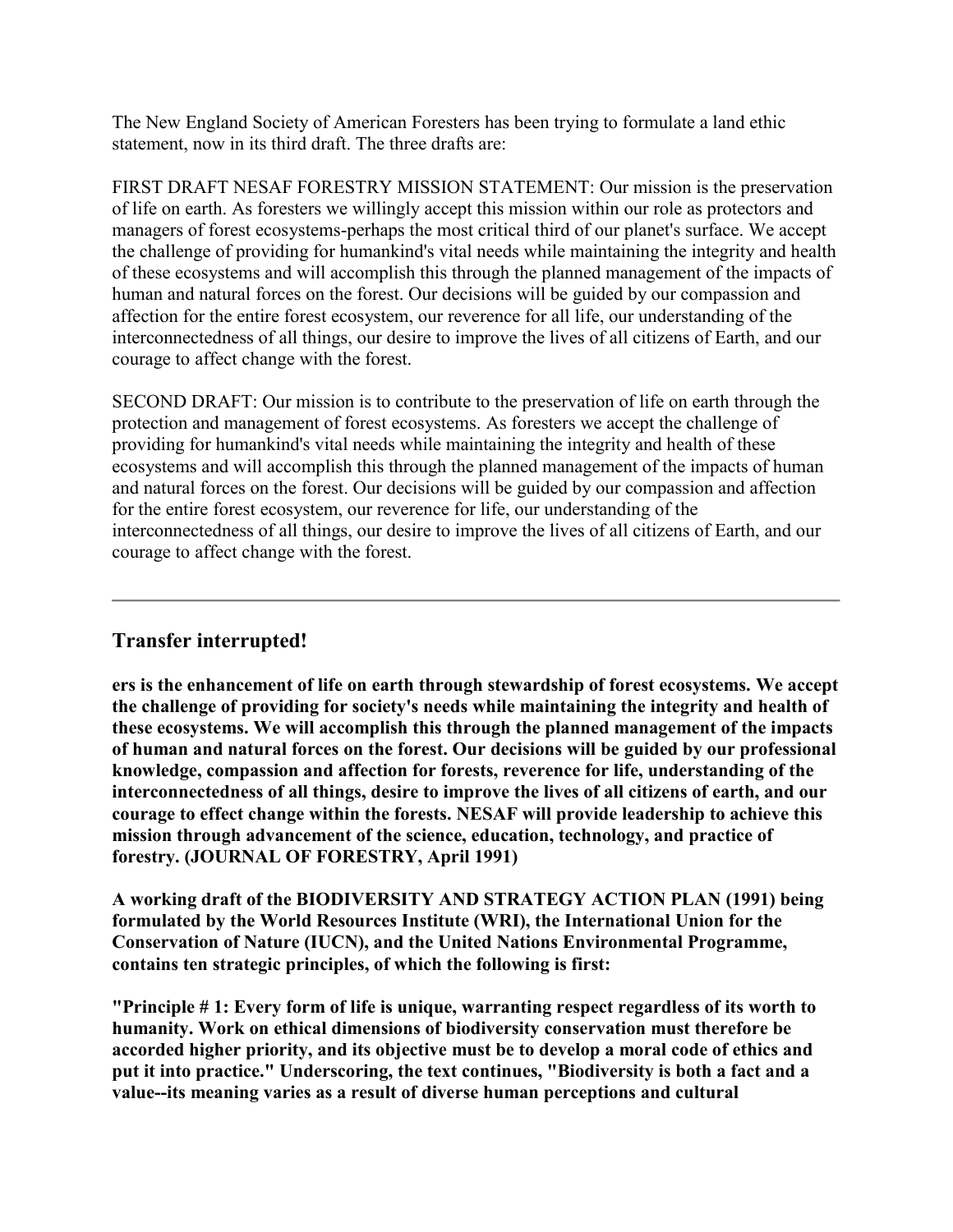**orientations. The is no `biodiversity ethic' extant in the modern world, and such an ethic must be nurtured if biodiversity conservation efforts are to succeed" (p. 10 of April 20, 1991 draft).**

**Elsewhere, the draft notes, "A major obstacle hindering biodiversity conservation is inequity in the distribution of costs and benefits of the conservation and use of biodiversity and biological resources" (p. 22).**

**IUCN, UNEP, and the World Wide Fund for Nature (WWF) have now in second draft, CARING FOR THE WORLD: A STRATEGY FOR SUSTAINABILITY (June 1990). This is the proposed successor to the WORLD CONSERVATION STRATEGY of 1980. In the opening, overview paragraphs, the document reads:**

**"To achieve sustainability, three main obstacles must be overcome: --Lack of an ethical commitment to sustainability.**

**--Inequitable distribution of power and of access to information and resources, within and among nations.**

**--The notion that conservation and development can be managed separately." (p. 4, also p. 16). "All species have a right to exist" (p. 5, p. 58).**

**The essential problem is not "People vs. Earth: a no-win situation" (p. 9), but People vs. people: the main block to sustainability" (p. 16). "Greed and the maldistribution of power among people are major causes of environmental degradation and human suffering. They are the chief obstacle to achieving sustainability" (p. 16). "Only a new worldview and morality can change the basic relation of people to the earth" (p. 20).**

**"Every society that has treated the land and the people well has had an effective conservation ethic, ... [but] there is no longer an effective ethic of sustainability in any major society in the world. The chief value for large numbers of people today is growth in personal levels of consumption. This value is reinforced by powerful commercial interests who use the mass media very effectively. Reductionist and mechanistic views of the world prevent people from seeing earth as a whole." (p. 20).** 

**The document offers nine "elements of a world ethic of sustainability," divided into sections on "people and nature" and "people and people." Among the nine: "People are part of nature. They should respect nature at all times, for nature is life." "Every life form warrants respect and preservation independently of its worth to people. People should ensure the survival of all species, and safeguard their habitats" [including those going naturally extinct?] ... People should treat all creatures decently, and protect them from cruelty and avoidable suffering" (feeding wildlife in winter?). ... The needs of all individuals and societies should be met, within the constraints imposed by the biosphere; and all should have equal opportunity for improving their lot" (p. 21).**

**The document also explores the possibility of an "Amnesty for Earth," modeled after Amnesty International. Such an institution would include "international panels of ethicists,**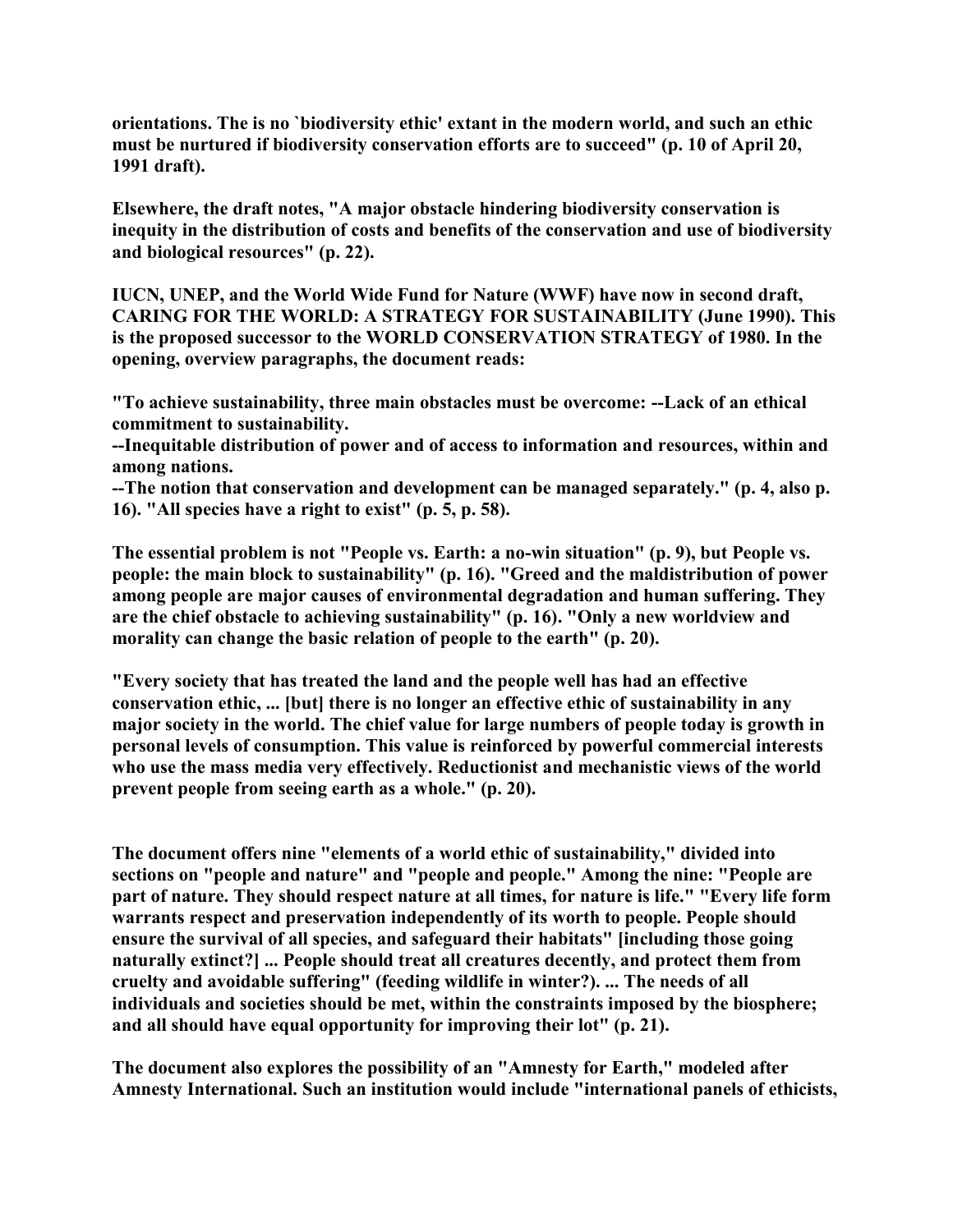**jurists, and scientists who would establish criteria for determining `serious breaches'; verify allegations; and assess whether they qualified" (p. 22).**

**Saving rare breeds? The American Minor Breeds Conservancy seeks to preserve endangered breeds of livestock. "Like Noah gathering his animals before the flood, the members of the Conservancy want to preserve endangered and minority breeds as insurance against the loss of certain genes which may have either commercial or cultural utility in the future." Presumably this is based on an anthropocentric resource ethic and does not involve any duty to rare breeds for what they are in themselves. The Conservancy also seeks the protection of feral populations (usually disliked by environmentalists) where they believe there may be potentially useful genes in such populations. This is not often the case in feral populations, since most are too recent to be genetically different from domestic populations. Nevertheless, it was the case, they argued, with the San Clemente goats, now (nearly) exterminated by the U. S. Navy and U. S. Fish and Wildlife to protect endangered endemic plant species on the island. These goats had been feral for several centuries and contained genes not elsewhere available. The Conservancy has sought (but largely failed) to maintain this breed. Story in the AMBC News, Jan.-Feb. 1990. Contact the Secretary, American Minor Breeds Conservancy, Box 477, Pittsboro, NC 27312. An environmentalist also interested in rare breeds, especially of sheep, pigs, and goats, is I. Lehr Brisbin, Jr., Research Professor and Senior Ecologist, Savannah River Ecology Laboratory, Drawer E, Aiken, SC 29802.**

**The London Zoo is threatened with closure, and one of the issues is the ethical treatment of animals. The Zoo is the largest in the world, with 8,000 animals, quite expensive to operate, and the principal practical issue is financial. But critics argue that the issue is also moral. Christopher Booker says, "Our attitude towards animals has changed and the idea of the menagerie now belongs to history." "There is something profoundly distasteful about going to stare at animals pacing about in cages or concrete pens. ... It seems almost as barbarous as the idea of our ancestors gawping at the lunatics in Bedlam." People have a "growing conviction that the proper place for animals is their own natural setting." "So far from being a disaster, the closing down of London Zoo should be regarded as a `giant step for mankind'." Story in the DAILY TELEGRAPH, April 6, 1991.**

**U. S. Congress urges Leopold's Land Ethic. Environmental ethicists might note that the U.S. Congress passed a joint resolution, August 11, 1988, to give special recognition to the birth and achievements of Aldo Leopold. The short resolution quotes Leopold's advice about HOMO SAPIENS being a citizen of the land community, not its conqueror, and cites his land ethic that "enlarges the boundaries of the community to include soils, waters, plants, and animals, or collectively: the land." "Resolved by the Senate and House of Representatives of the United States of America in Congress assembled, That the Congress of the United States ... urges Federal land management agencies to model their activities after the conservation ethic he has inspired." Public Law 100-389. 102 Stat. 963.**

**Jeff Bingaman, New Mexico Senator, conducted an inquiry whether federal agencies had done anything to respond to this urging, and received mixed replies, often rather pro forma. Bingaman spoke to the New Mexico Wildlife Federation in Albuquerque, May 3-5,**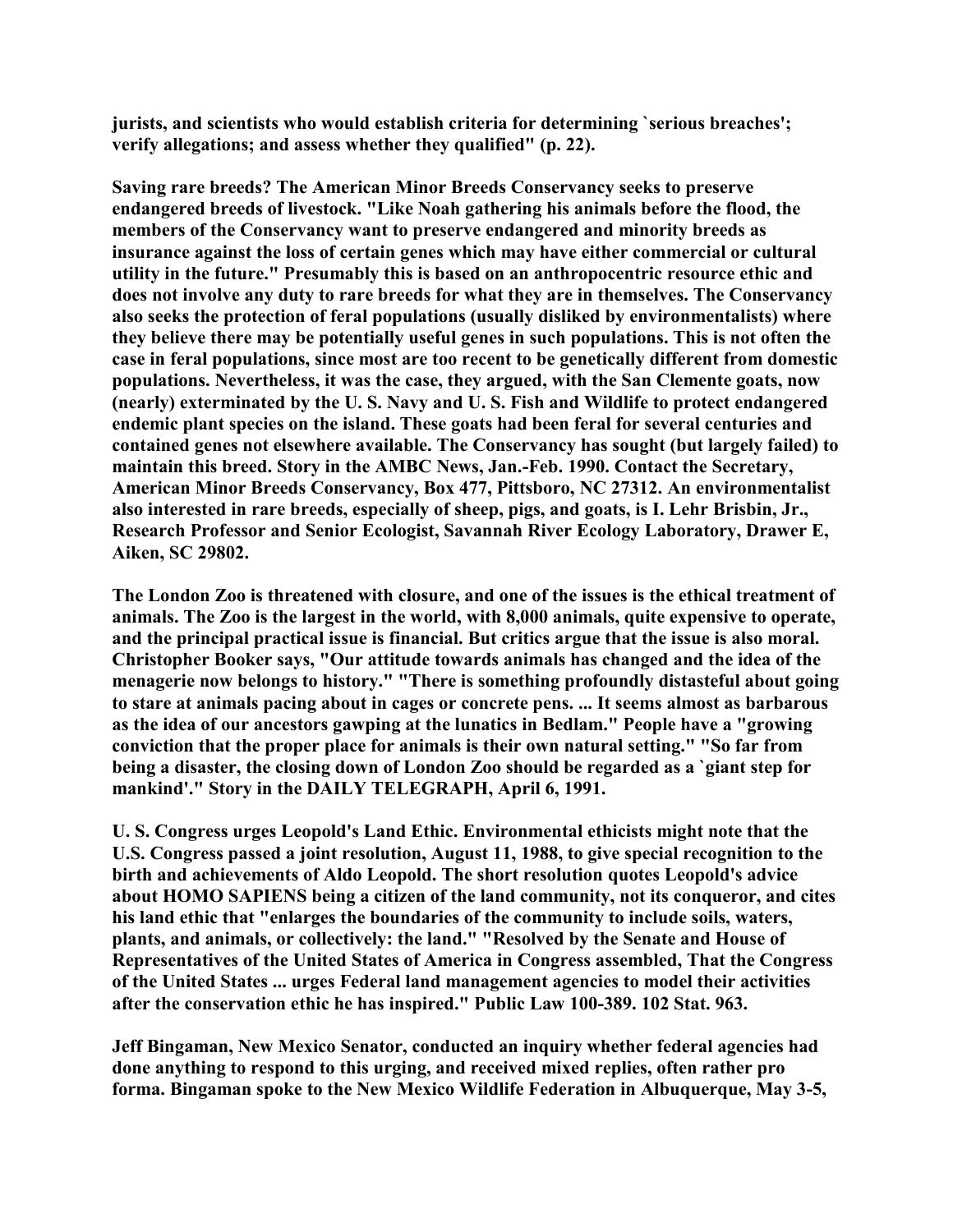**1991, summarizing the results. For a copy of the materials involved, contact Phil Pister, Desert Fishes Council, P. O. Box 337, Bishop, CA 93514.**

**Owls over loggers. The U. S. Fish and Wildlife Service proposed designating 11.6 million acres of the Pacific Northwest as prime owl habitat, to be added to about 3 million acres already designated. Designated areas could be largely off limits to loggers. This is by far the largest amount of land ever placed off limits to industry in order to save an animal under the Endangered Species Act or other conservation laws. Mark Rey, a leading timber lobbyist replied, "With this insane proposal the government has placed the interest of owls above the interest of thousands of logging families and communities." Keven Brett, of the American Forest Resource Alliance, a trade group, said, "The proposal is mind-boggling and we will fight it every way we can." The debate will continue in Congress and the courts. Story in WALL STREET JOURNAL, April 29, 1991.**

### **Environmental Bills in the U. S. Congress:**

**NATIONAL FOREST TIMBER SALES COST RECOVERY ACT OF 1991 (H. R. 2501), sponsored by Rep. Jim Jontz (D-IN) would amend the National Forest Management Act to prohibit below-cost timber sales.**

**FOREST BIODIVERSITY AND CLEARCUTTING PROHIBITION ACT OF 1991 (H. R. 1969), sponsored by Rep. John Bryant (D-TX), would ban clearcutting on all federal lands and requires the all federal agencies to maintain native biodiversity.**

**ANCIENT FOREST PROTECTION ACT OF 1991 (H.R. 842), sponsored by Jim Jontz, would designate a National Ancient Forest Reserve System to project significant ancient forest stands on federal lands in Washington, Oregon, and California and would prohibit logging and road building within these areas.** 

**ANCIENT FOREST ACT OF 1991 (H. R. 1590), sponsored by Rep. Bruce Vento (D-MN) would designate approximately 5 million acres of Forest Service land and 660,000 acres of BLM land to an Ancient Forest Reserve System. Yet the act mandates the logging of 2.2 billion board feet per year between 1991 and 1994 in the Douglas fir region.**

**FOREST AND FAMILIES PROTECTION ACT OF 1991 (H.R. 2463), sponsored by Rep. Jerry Huckaby (D-LA).**

**FEDERAL LANDS AND FAMILIES PROTECTION ACT (S. 1156), sponsored by Sen. Bob Packwood (R-OR). Both bills mandate timber harvest levels, allow entry into Wilderness areas, restrict citizen access to the courts, override Endangered Species Act protection for timber protection, and create a bogus system of Ancient Forest Reserves.**

**NATIONAL FOREST REDWOODS ACT OF 1991 (H. R. 2274), sponsored by Pete Stark (D-Ca) seeks to protect the remaining old growth redwoods, now on private land, from being cut at a pace that is based on paying high interest rates on junk bonds and not at a pace that is based on sound forest management practices.**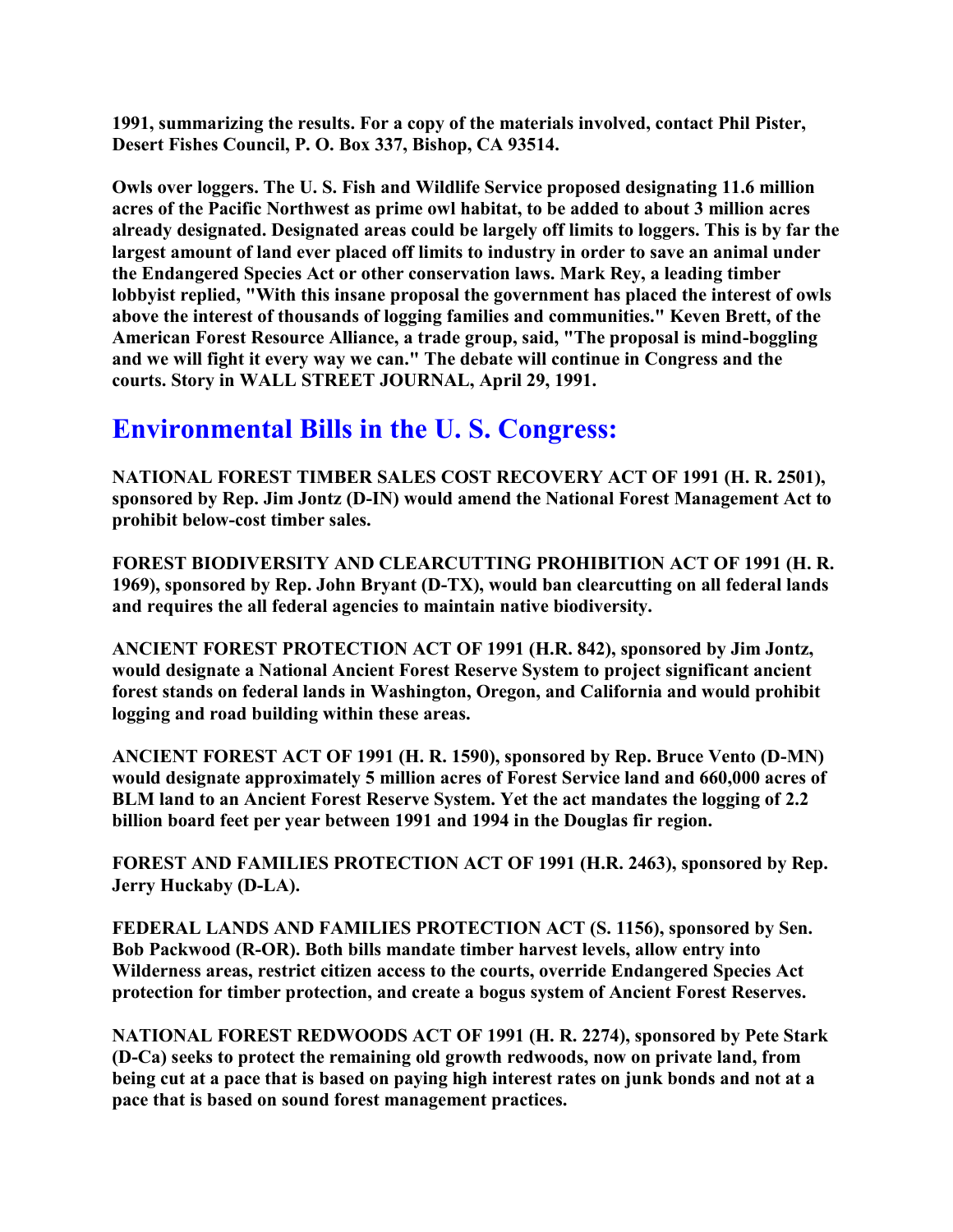**NORTHERN ROCKIES ECOSYSTEM PROTECTION ACT, formerly the WILD ROCKIES NATIONAL LANDS ACT) is expected to be introduced and would designate about 13.5 million acres of National Forest lands in Idaho, Montana, Oregon, Washington, and Wyoming as components of the National Wilderness Preservation System.**

**CALIFORNIA DESERT PROTECTION ACT (S. 21), sponsored by Sen. Alan Cranston (D-CA) would designate 4.5 million acres of BLM land as wilderness in the California desert. It would create the Mojave National Park, comprising 1.5 million acres now managed by the BLM.**

**Cattle grazing. A rider on H.R. 944 would raise cattle grazing fees from the current level of \$ 1.97 per AUM (animal unit, cow and calf per month) to fair market value, at least \$ 8.70 per month by 1995. It would require expenditure of a higher proportion of range betterment funds on wildlife habitat and watershed restoration. The Senate is expected to remove this rider from the bill, thus throwing the conflict to the conference between the two houses.**

**The U. S. Endangered Species Act faces reauthorization in 1992 and the Senate may begin hearings this fall. There will be many attacks, efforts to modify it, weaken it, strengthen it, and so forth.** 

**The listing of U. S. endangered plant species, though slow, has speeded up somewhat, thanks largely to environmental activists in Hawaii and California who brought suit against the U. S. Fish and Wildlife Service. Between June 1990 and mid-May 1991, FWS listed 22 plant species, and proposed 82 plant species. The listing pace remains slow in the U. S. Southwest and Rocky Mountain States, and in Oregon, Washington, and Idaho. A contact is Faith T. Campbell, Natural Resources Defense Council, 1350 New York Ave., N. W. Washington, DC 20005. Phone 202/783-7800.**

**Michael Werikhe, a black Kenyan, is walking 1,500 miles in the U.S. and Canada this summer to raise funds to save rhinos. In 1985 he walked 1,250 miles through Uganda, Kenya, and Tanzania, and in 1988 he walked 1,800 miles in Europe. He says, "There's no way man can survive on this planet alone. We have to protect nature as well as protect man." Story in CHRISTIAN SCIENCE MONITOR, June 11, 1991.**

**Exotic Species in the United States. The Office of Technology Assessment is undertaking a study of exotic species with a view to assessing whether new legislation is needed in their management and control. The study is prompted by the spectacular invasion of the zebra mussel in the Great Lakes. It was requested by the House Merchant Marine and Fisheries Committee and others. The study runs two years, concluding in late 1991. Contact: Peter Jenkins, Office of Technology Assessment, Washington, DC. Phone 202/228- 6518.**

**Mexico has joined CITES, the international convention on threatened and endangered species, and this is hoped to result in much better control over the imports of wild-collected**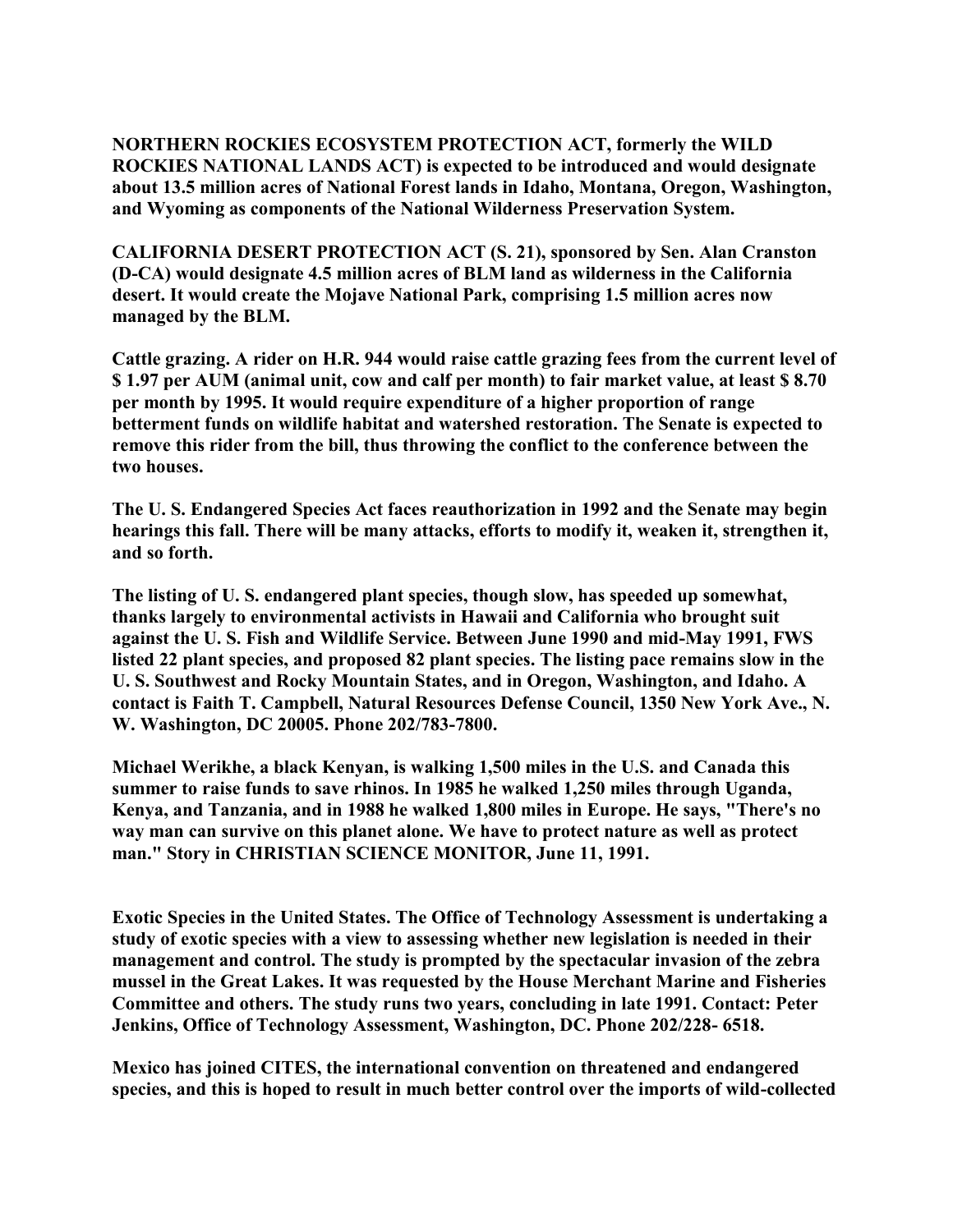**cacti and orchids from Mexico into the United States.**

**Environmental impact is emerging as the key issue in water use in the American West. "The era of surface water development in the West is over," former Arizona Governor Bruce Babbitt insists. "The cost in environmental terms is now higher than most people in the West want to pay. And in many places it's not just a question of not taking more water, but of giving water back." There are 65,000 dams on U. S. rivers, plus another 2 million impoundment structures, and LaJuana Wilcher, the top Environmental Protection Agency Water Official, says, "These unnatural flows are affecting our natural environment--the fish, the wildlife, and complex ecosystems as a whole." "As we focus more on ecosystems and biological integrity, the challenges of accommodating both water quality goals and water quantity rights loom large and innovation becomes critical." Values are changing. Story in CHRISTIAN SCIENCE MONITOR, June 18, 1991.**

**Experiments on four of the celebrated "Silver Spring Monkeys" have found that the brain's capacity to rewire itself is much more complex and extensive than previously thought. Researchers found that twelve years after nerves in the animals' arms were cut, a half-inch long stretch of brain tissue normally devoted to handling impulses from the arm had been reorganized to process signals from the face. The rewiring, which took place over a distance ten times larger than previously observed, was far greater than before thought possible. Scientists claim the findings are relevant for treating persons who are disabled by damage to the brain or spinal cord. Animal rights groups that tried to stop the experiments said the findings have no practical value and do not justify the suffering inflicted on the monkeys. The monkeys were seized from a Maryland laboratory ten years ago, following charges of animal cruelty. Somewhat ironically, the delay resulting from the seizure and the subsequent court process, finally ruling in favor of a National Institute of Mental Health group seeking to conduct the experiments, extended the study period longer than first planned and made the unexpected findings possible. Critics claim that the findings were serendipitous and unrelated to the original protocols of the experiment.**

**Animal rights activists have stopped Michael Carey, a Louisiana State University neurosurgeon, from using cats to study the type of brain wounds that soldiers get in combat. Carey has received word that his work, already temporarily halted by Congress, will no longer receive funding from the Army, previously a \$ 350,000 budget. A key figure has been Louisiana Representative Bob Livingston (R-LA). Story in SCIENCE, May 3, 1991. Animal rights activists are pressing the University of Minnesota to open the meetings and records of their Animal Use and Welfare Care for scrutiny by animal rights groups and others. University officials reply that the meetings and experimental details must be kept closed because trade secrets are discussed during the evaluations. Animal rights activists reply that this is a coverup. Story in Minneapolis STAR TRIBUNE, April 29, 1991.**

**Sharp decline in poaching elephants. Richard Leakey reports that last year only 55 elephants were slaughtered by poachers in Kenya, down from a high of 5,000 elephants a year in the late 80's. The sharp drop in poaching came immediately after an international ban on commercial trade in ivory was implemented in 1989. The price of ivory has dropped**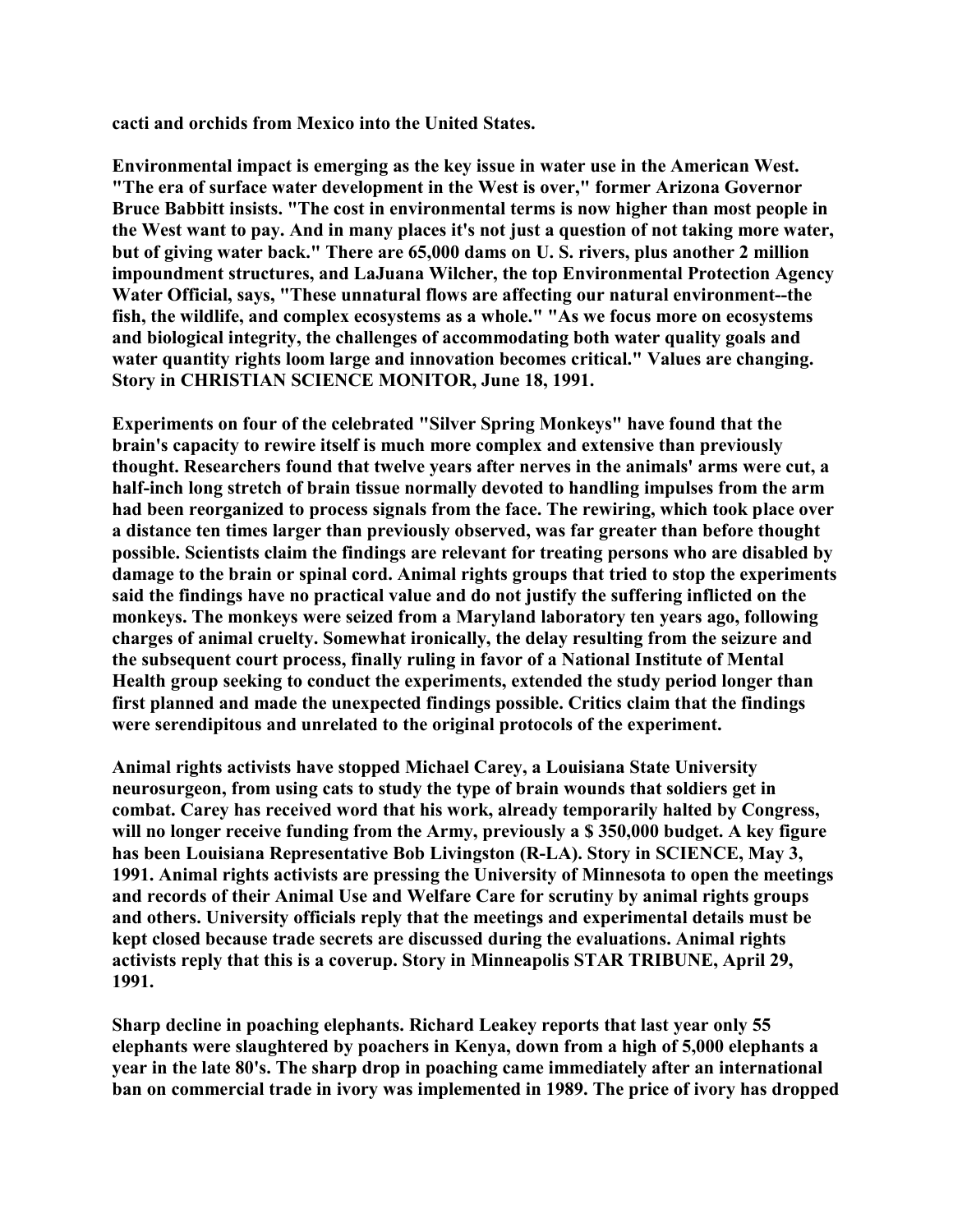**from \$ 30 a kilogram in 1989 to about \$ 3 today. African nations are pressing for an end to the ban to regain the profits from a legal ivory trade. Story in SCIENCE, May 3, 1991.**

**Was underwater shot harmful to the whales? A large experimental sonic shot promised to measure precisely temperature changes over entire ocean basins, a key to understanding global warming. But mammalogists complain it will disturb many species of endangered marine mammals. Story in SCIENCE, May 17, 1991.**

**Animal Rights Food Groups. A physicians' group, the Physicians Committee for Responsible Medicine, proposed a radical revamping of the United States Department of Agriculture's Four Food Groups. The new groups contain no mention of animal protein, not even fish or dairy products. Initial advocacy of the new groups was proposed on the basis of nutritional requirements alone (NEW YORK TIMES, April 8), but further investigation has revealed close alliances with animal rights concerns. "Milk and meat "are simply not necessary in the human diet," says Virginia Messina, formerly of George Washington University's Health Service. Alicia Moag- Stahlberg, a nutritionist at Northwestern University Medical School, replies that it is "potentially dangerous" to swear off meat, fish, and dairy products. It is "very, very difficult for the average person to plan a healthy vegetarian diet." Story in SCIENCE, May 17, 1991.**

**U. S. National Parks under increasing duress, due to climbing visitor use and decreased funding, resulting in steady degradation of their natural systems. Series of stories in CHRISTIAN SCIENCE MONITOR, beginning May 28, 1991.**

## **Recent and Upcoming Events**

**--June 19-22. Symposium: History of Agriculture and the Environment, National Archives Building, Washington, DC. Contact: Douglas Helms, USDA Soil Conservation Service, P. O. Box 2890, Washington, DC 20013.**

**--July 12-14. Environmental Ethics Curricula Development Workshop, Denton, Texas.** 

**--July 12-15. Joint Session of the Mind and Aristotelian Societies, Durham, England, with ISEE session on July 13.**

**--July 14 and following. World Congress of Landscape Ecology, the professional meeting of the International Association of Landscape Ecology, in Ottawa, Canada.**

**--July 21-25. World Conference of Philosophy, Nairobi, Kenya, on "Philosophy, Man and the Environment."** 

**--July 29-31, Conference on the Discourse of Environmental Advocacy, Alta, Utah. Contact: James G. Cantrill, Department of Speech, Northern Michigan University, Marquette, MI 49855.** 

**--August 12-16, "Global Consultation on the Development and Enforcement of International Environmental Law with a Special Focus on the Preservation of Biological Diversity," organized and hosted by the Netherlands National Committee for IUCN, Peace**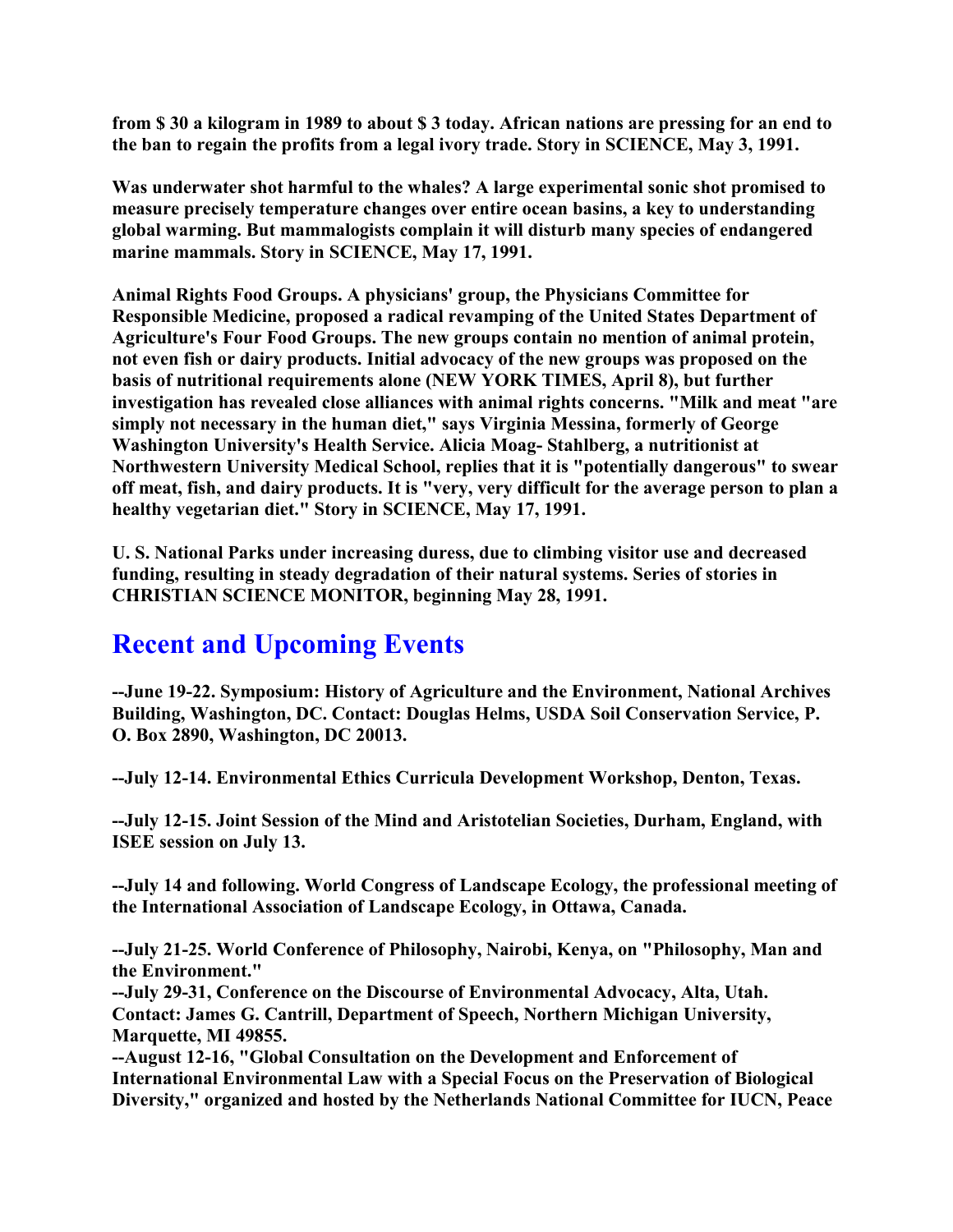**Palace, the Hague, Netherlands.**

**--August 12-26. World-wide Decline in Hunting Session at the 20th World Congress of the International Union of Game Biologists in Godollo, Hungary. Contact: Fern Filion, Session Chair, Canadian Wildlife Service, Environment Canada, Ottawa, K1A OH3, Canada. Fax 819/953-6283.**

**--August 15-September 4. "Christian Ecology in Russia." "Three Weeks of Spiritual and Ecological Enlightenment in Russia." Tour presented jointly by the North American Conference on Christianity and Ecology and the Soviet "Save Peace and Nature" Ecological Collective. Contact NACCE, P. O. Box 14305, San Francisco, CA 94114.**

**--August 18-25. Wittgenstein and Environmental Ethics. The Fifteenth International Wittgenstein Symposium will be held at Kirchberg/Wechsel, Lower Austria. The main theme will be "Applied Ethics and its Foundations," and one of six sections is "Environmental Ethics and Bioethics"; another is "The Ethics of Science and Technology." Participants include, Brenda Almond (Hull), Robin Attfield (Cardiff), Dieter Birnbacher (Essen), Stephen Clark (Liverpool), R. M. Hare (Florida), Tom Regan (North Carolina State), Nicholas Rescher (Pittsburgh), Peter Singer (Clayton), Richard Sylvan (Canberra) and many others. Contact the Austrian Ludwig Wittgenstein Society, A-2880 Kirchberg/Wechsel, Markt 2, Austria. Phone 02641 or 2557. A United States contact is Philip Hugly, Department of Philosophy, University of Nebraska, Lincoln, NE 68588-0321. Phone 402/472-2425. Up to six graduate or undergraduate credits may be earned in conjunction with attending this conference. Contact Ronald L. Burr, University of Southern Mississippi, Hattiesburg, MS 39406-5015. Phone 601-266-4518.**

**--September 10-12. Conference on "International Arrangements for Reaching Environmental Goals, September 10-12, at the University of Strathclyde, Glasgow, Scotland. Contact: Anthony Clunies Ross, Department of Economics, University of Strathclyde, Glasgow G4 0LN, Scotland, United Kingdom.**

**--September 27-29. Conference on "Biology, Ethics, and the Origins of Life," at Colorado State University. Contact Holmes Rolston, Department of Philosophy, Colorado State University, Fort Collins, CO 80523. Phone 303/491-6315.**

**--October 4-6. Triangle Animal Awareness 1991 Festival, in the Raleigh-Chapel Hill-Durham, NC area. This will include an art exhibition, music, theatre, literature, and speakers. Speakers include Randy Hayes, Rainforest Action Network, and Marti Kheel, Graduate Theological Union, Berkeley. Contact Tom Regan, Philosophy, North Carolina State University.**

**--October 4-6. Conference on "The Boreal Forest: What Is It: How Should It Be Managed, Will It Survive?" Contact Mary Richardson, Humanities, Athabasca University, Athabasca, Alberta T0G 2R0, Canada. Phone 403/675-3144.**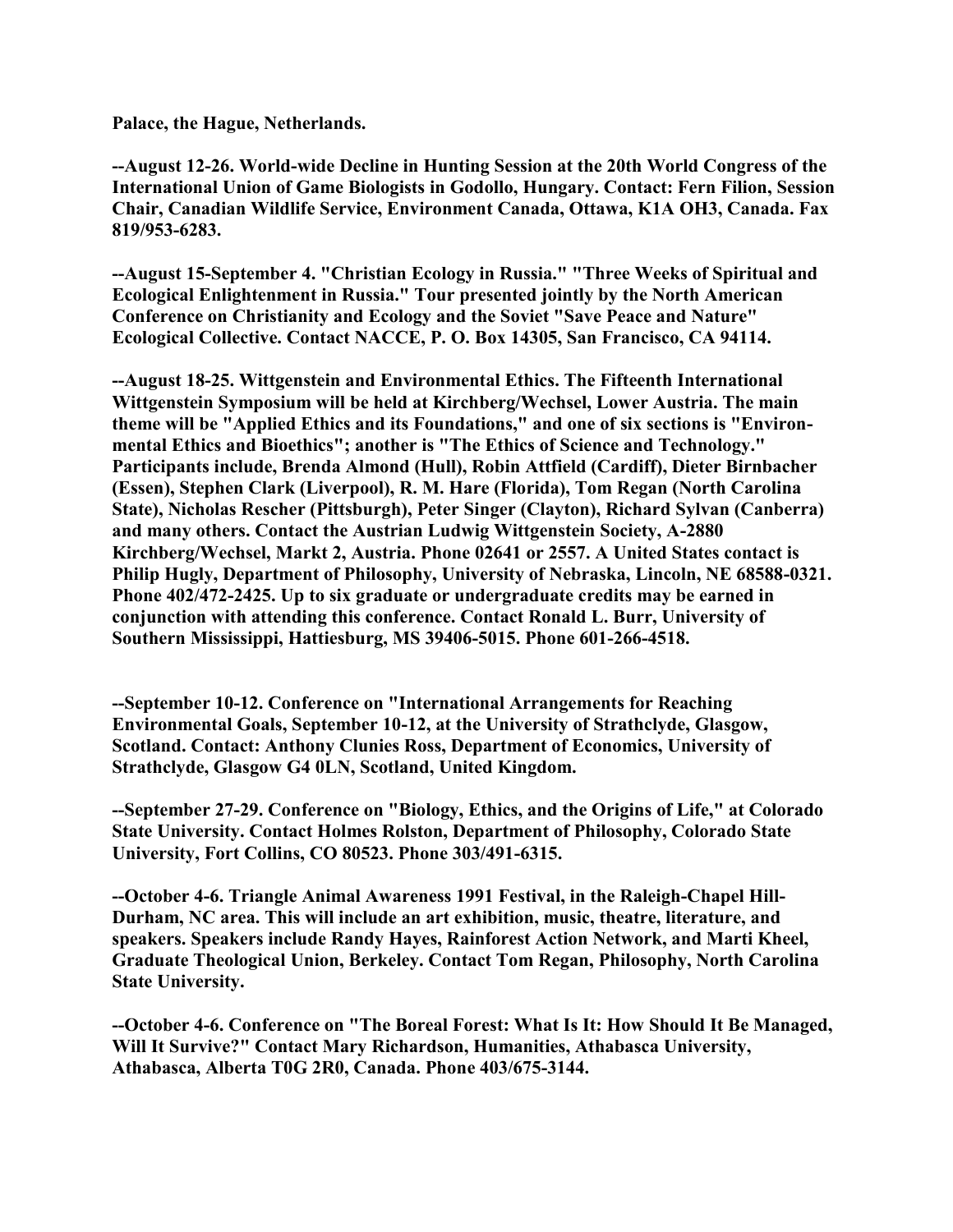**--October 15-17, 1991. "Stewardship: Managing Resources for a Common Future," at Duluth, Minnesota. A national conference sponsored by local, state, and federal agencies, recreation and conservation organizations, and agricultural and natural resources industries. Contact: National Stewardship Conference Information Center, 330 Canal Park Drive, Duluth, MN 55802. Phone 218/722- 6125. Fax: 218/722-2335.**

**--October 17-19. God, Earth and Human Community: The Post-Modern Religious Philosophy of John Macmurray, at Marquette University, Milwaukee, Wisconsin. On the centenary of Macmurray's birth. Papers are invited on many topics, including ecology and environ- mental philosophy. Contact Stanley Harrison, Department of Philosophy, Charles S. Coughlin Hall, Marquette University, Milwaukee, WI 53233.**

**--October 1991. Henryk Skolimowski conference at the Royal Castle in Warsaw, Poland. This conference was earlier announced but details could not be confirmed. Professor Henryk Skolimowski, 1002 Granger, Ann Arbor, MI 48104. Phone 313/665-7279.**

**--October 10-12. Mountain-Plains Philosophy Conference, "Nature and Value," at Colorado State University, Fort Collins, details earlier.**

**--November, dates unavailable, Workshop on the Ethics of Ecological Sustainability, Simon Frazer University, Burnaby, British Columbia. Contact: Institute for the Humanities, Simon Fraser University, Burnaby, BC V5A 1S6, Canada.**

**--November 3-7, session on "The Importance of Ethics in Environ- mental Research and Decision Making" at the annual meeting of the Society of Environmental Toxicology and Chemistry, Seattle. Papers are invited. Contact Brad Marden, c/o METI/USEPA, 200 SW 35th Street, Corvallis, OR 97333. Phone 503/757-4604. Fax 503/420-4799.**

**--November 4-8. Global Assembly of Women and the Environment-- Partners in Life, Miami, Florida. Success stories on women in environment are especially invited to the attention of the assembly. Contact Worldwide Network: World Women in the Environment, 1331 H Street, NW, Suite 903, Washington, DC 20005. 202/347-1514. Fax 202/347- 1524. Waafas Ofosu-Amaah is the project director.** 

**--November 7. 1991 American Veterinary Medical Association, Animal Welfare Forum, on the theme "The Veterinarian's Role in the Welfare of Wildlife." Palmer House Hotel in Chicago. With sessions devoted to philosophical and ethical issues. Holmes Rolston will give an opening address. Contact: John R. Boyce, D. V. M., Ph. D., Assistant Director of Scientific Activities, American Veterinary Medical Association, 930 N. Meacham Road, Schaumburg, IL 60196-1074. Phone 708/605-8070.**

**--November 23-26, American Academy of Religion at Kansas City, MO. One of the sections is "Religion and Ecology." Contact Eugene C. Bianchi, Department of Religion, Emory University, Atlanta, GA 30322. Phone 404/727-7598.**

**--January 20-22, 1992. Ethics and Simulation in the Service of Society, part of the 1991**